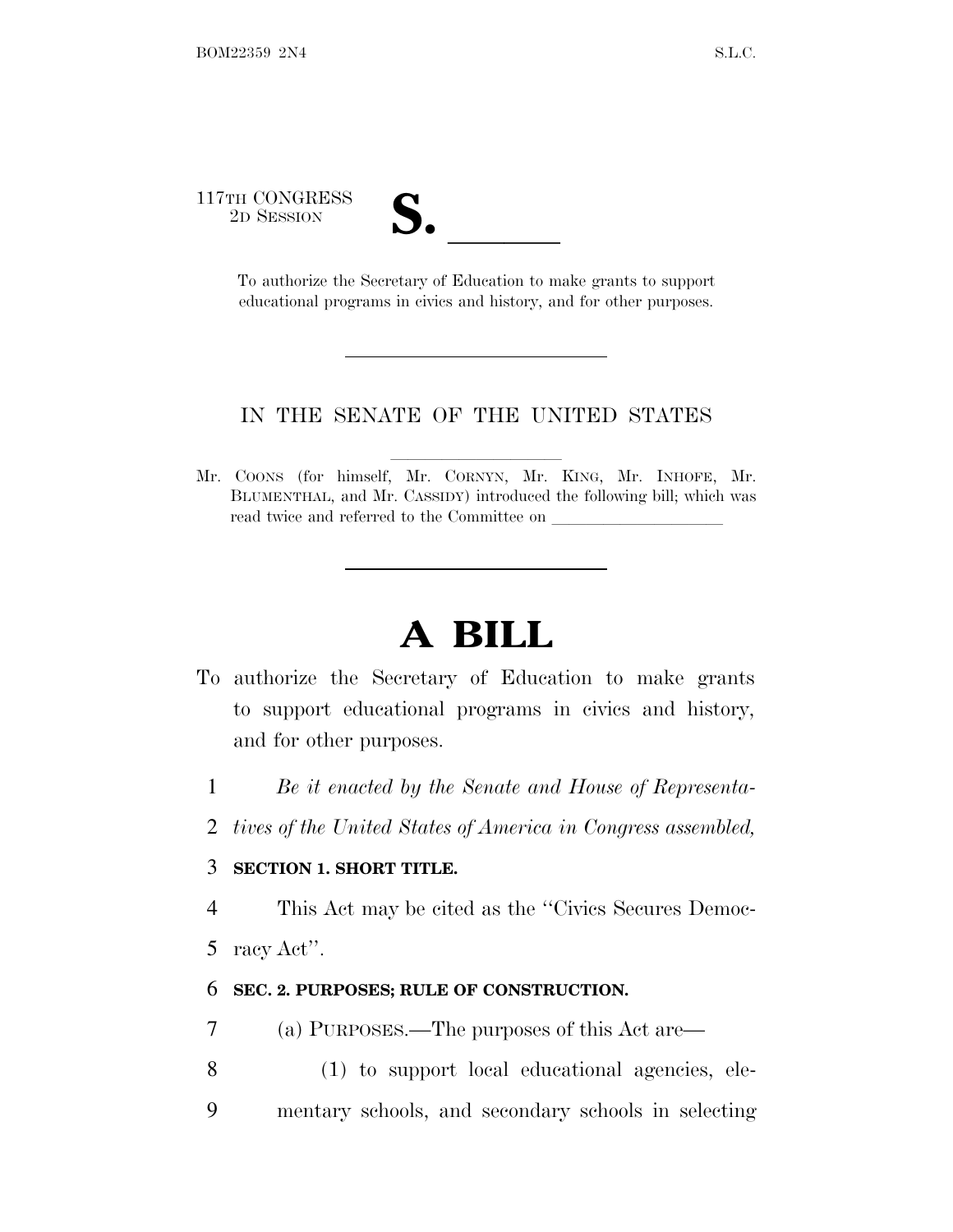and making available to all students innovative, en- gaging curricula and programs in civics and history that prepare them to understand American Govern- ment and engage in American democratic practices as citizens and residents of the United States;

 (2) to provide resources to institutions of higher education for the purposes of offering effective pro- fessional development opportunities to enable and encourage teachers to deliver instruction that en-gages students in learning civics and history;

 (3) to provide resources to nonprofit organiza- tions that have developed, or are developing, pro- grams in civics education that incorporate practices that are proven to be effective in engaging students, and to assist in making such curricula and programs more widely available to schools and students, par- ticularly in rural and inner-city urban areas that have traditionally been underserved by civics learn-ing programs;

 (4) to provide resources to continue and expand research into practices, methods, and approaches that are effective in instructing elementary and sec-ondary school students in civics and history;

 (5) to diversify the civics, history, and govern-ment education workforce by offering targeted incen-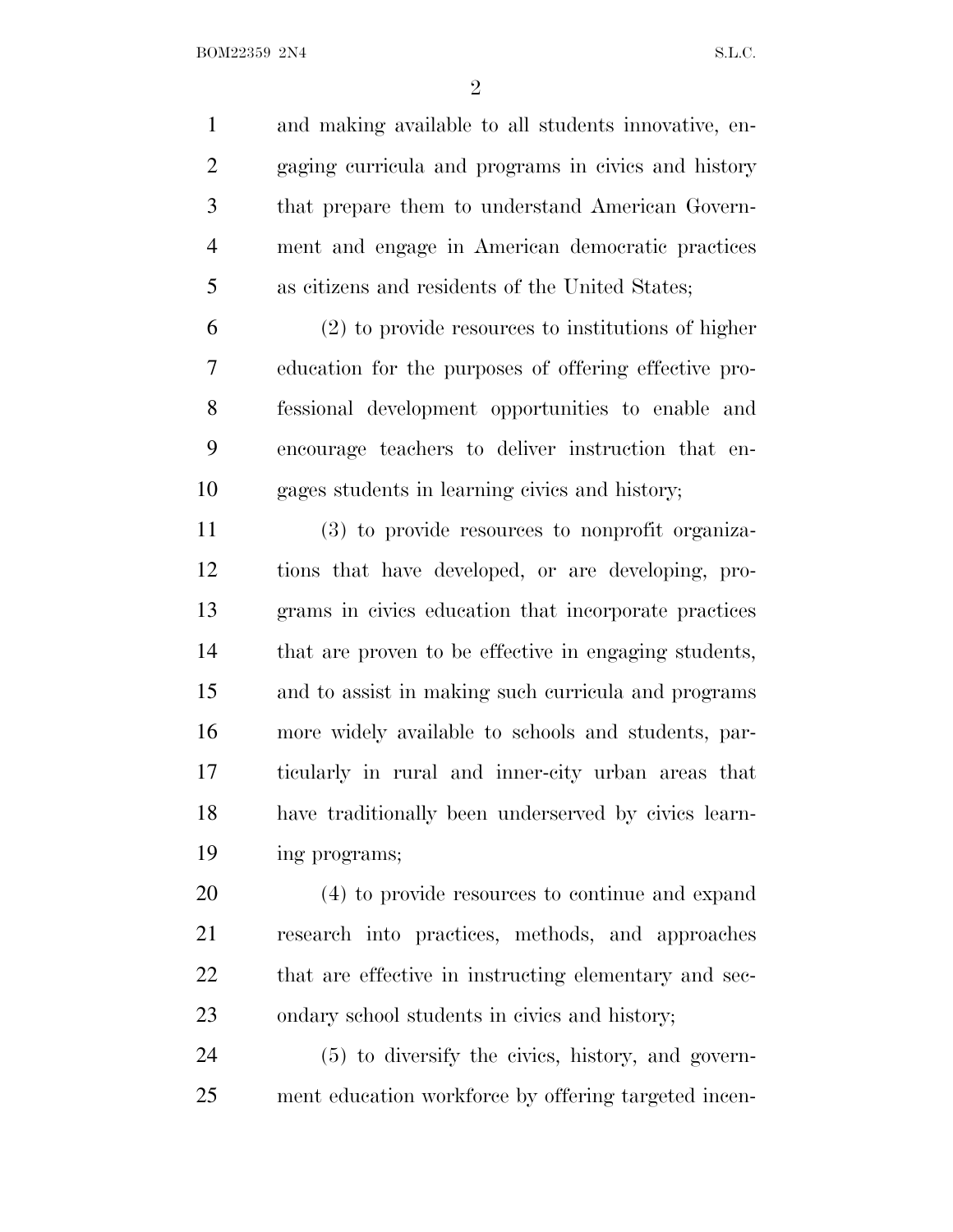tives and honoring those who commit to the profes-sion;

 (6) to encourage participation in the National Assessment of Educational Progress assessments in civics and history in grades 4, 8, and 12, using a methodology sufficient to provide accurate State- level data on student proficiency in civics and his- tory, disaggregated so as to have statistical signifi-cance for every State;

 (7) to reauthorize and modernize the existing Federal civics education grant program for institu- tions of higher education, including by strengthening academic independence and supporting partnerships between academic centers and local educational agencies; and

 (8) to strengthen and make independently sus- tainable the Harry S. Truman Scholarship Founda- tion Trust Fund and the James Madison Memorial Fellowship Trust Fund, which respectively support exceptional Americans who aspire to careers in pub- lic service and as secondary school history, govern-ment, and civics educators.

 (b) RULE OF CONSTRUCTION.—Nothing in this Act shall be construed to authorize the Secretary of Education to prescribe a civics and history curriculum.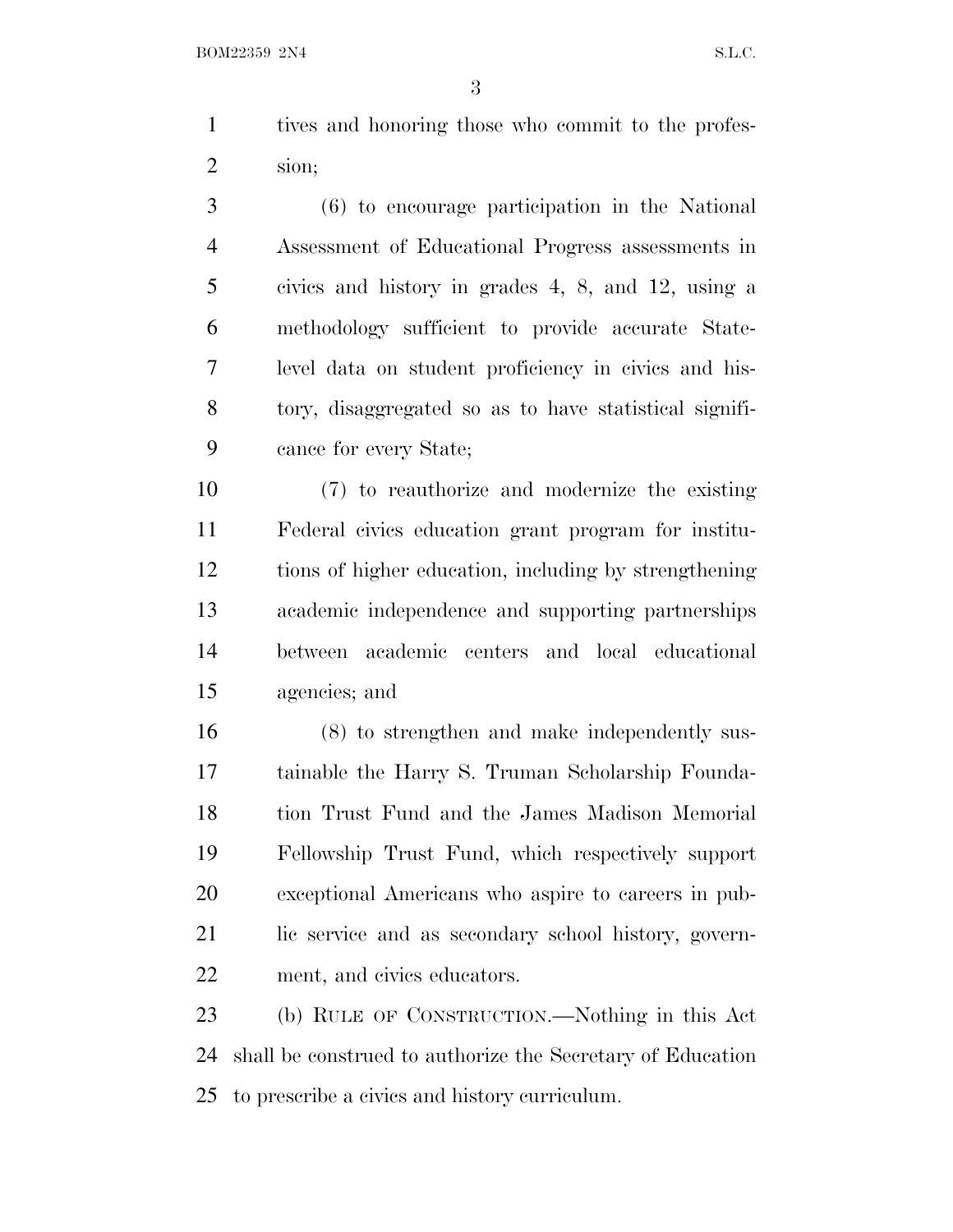### **TITLE I—GRANT PROGRAM**

#### **SEC. 101. DEFINITIONS.**

In this Act:

 (1) The term ''civics'', when used with respect to an educational program, means a program that addresses the following:

 (A) Acquisition of civic knowledge, includ- ing an understanding of the history, heritage, civic life, and civic institutions of the United States.

 (B) Acquisition of civic skills, such as the ability to analyze text and determine the reli- ability of sources and an understanding of the ways in which civic institutions operate and how individuals may be involved in civic life.

 (C) Acquisition of civic dispositions, values such as appreciation for free speech, civil dis- course, tolerance and inclusion, and under- standing perspectives that differ from one's own as well as a disposition to be civically engaged.

 (D) Development of civic behaviors, includ- ing civic habits and practices such as voting, serving on juries, engagement in deliberative discussions, volunteering, and attending public meetings.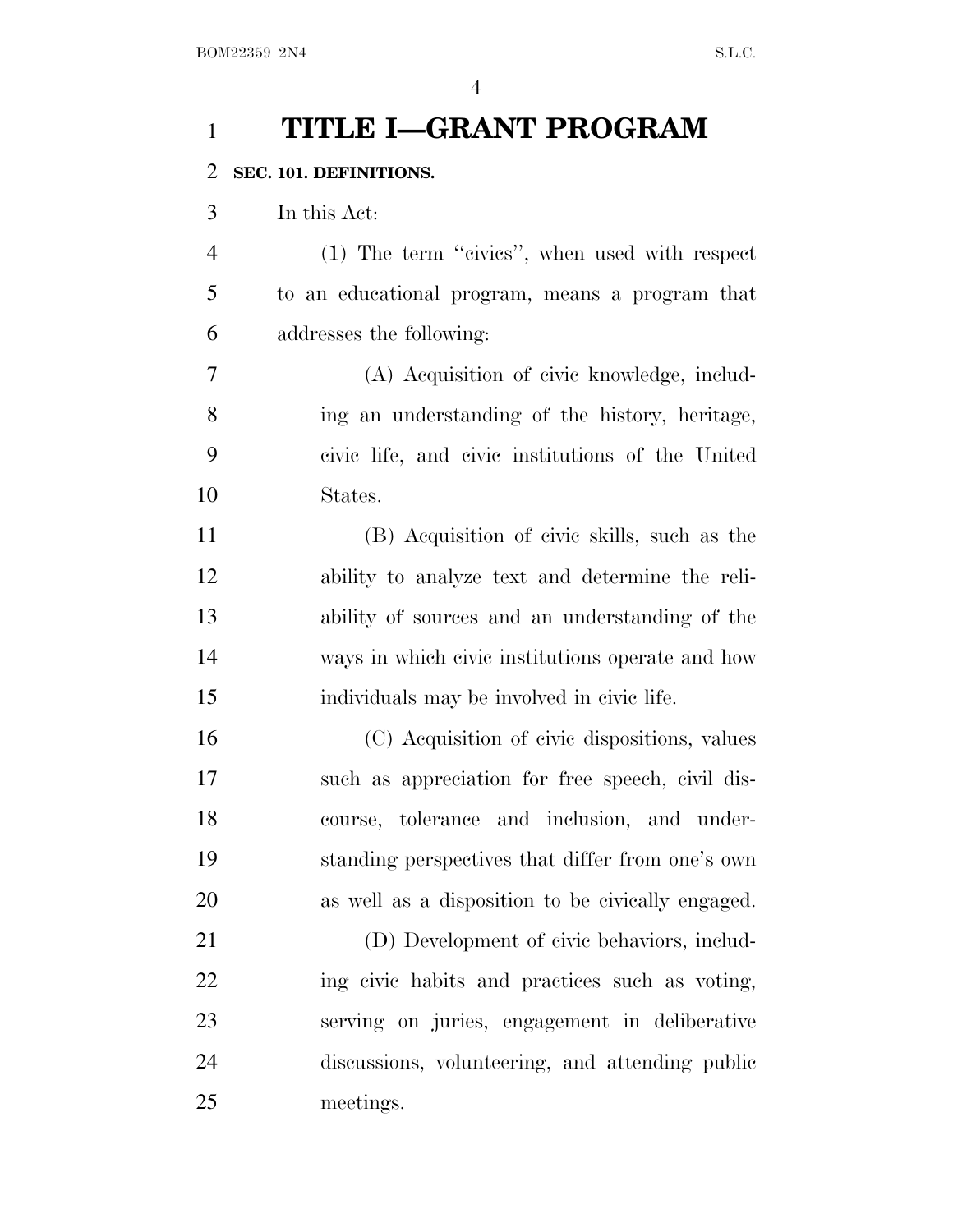| $\mathbf{1}$   | (2) The term "eligible entity" means—                  |
|----------------|--------------------------------------------------------|
| $\overline{2}$ | (A) with respect to grant program under                |
| 3              | section 103, a State;                                  |
| $\overline{4}$ | (B) with respect to the grant program                  |
| 5              | under section 104, a qualified nonprofit organi-       |
| 6              | zation;                                                |
| 7              | (C) with respect to the grant program                  |
| 8              | under section 105, an institution of higher edu-       |
| 9              | cation; and                                            |
| 10             | (D) with respect to the grant program                  |
| 11             | under section 106, a qualified researcher.             |
| 12             | (3) The term "evidence-based practices" means          |
| 13             | practices proven to contribute to the effectiveness of |
| 14             | educational programs in civics, including—             |
| 15             | (A) innovative and engaging classroom in-              |
| 16             | struction in civics, Government, and history;          |
| 17             | (B) philanthropic and community service                |
| 18             | linked to classroom learning;                          |
| 19             | (C) learning through participation in mod-             |
| 20             | els and simulations of democratic processes;           |
| 21             | (D) meaningful participation in school gov-            |
| 22             | ernance; and                                           |
| 23             | (E) instruction in media literacy through              |
| 24             | the study of common informal fallacies in logic.       |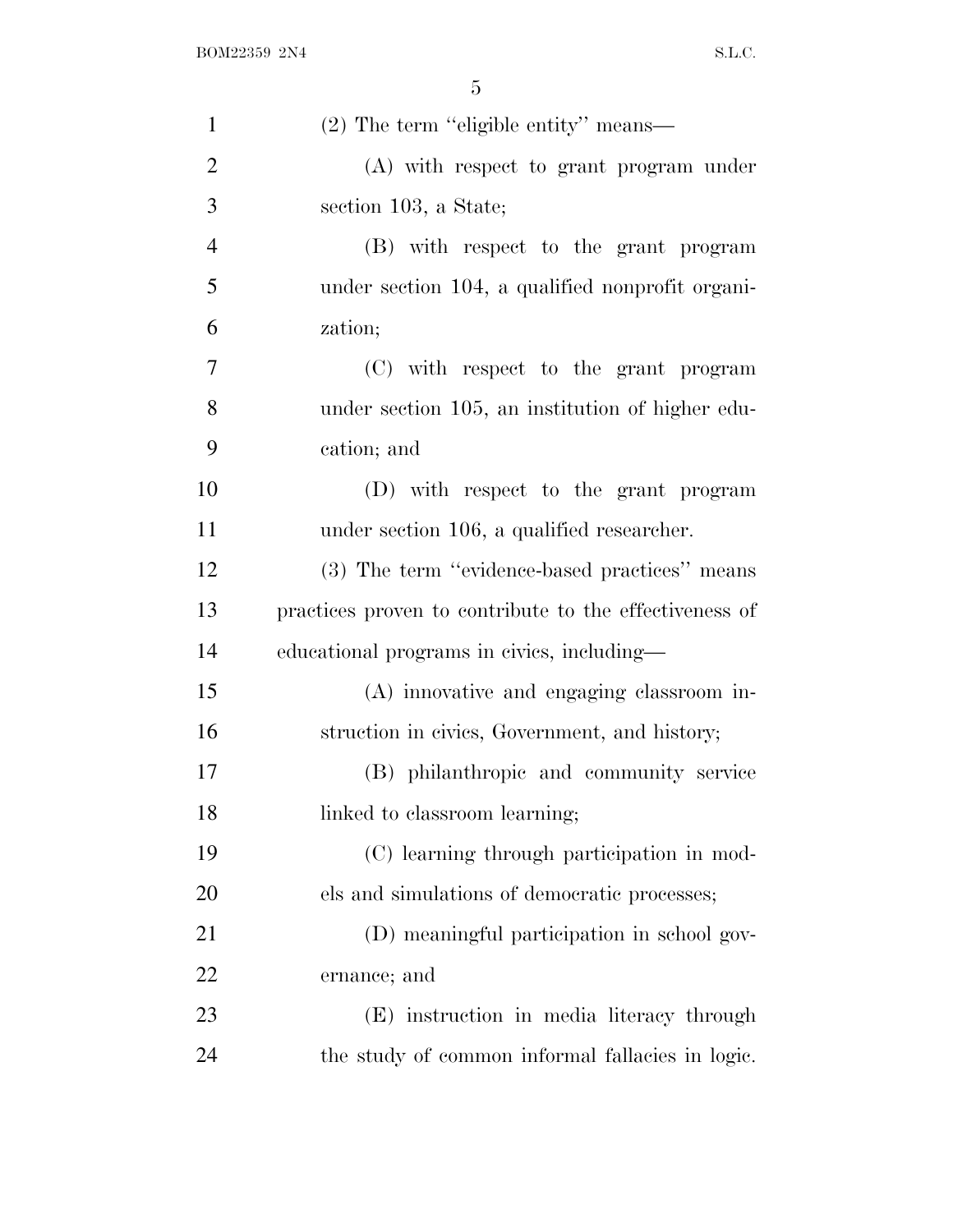| $\mathbf{1}$   | (4) The term "institution of higher education"     |
|----------------|----------------------------------------------------|
| $\overline{2}$ | has the meaning given that term in section 101 of  |
| 3              | the Higher Education Act of 1965 (20 U.S.C.        |
| $\overline{4}$ | $1001$ ).                                          |
| 5              | (5) The term "National Assessment of Edu-          |
| 6              | cational Progress" means the National Assessment   |
| 7              | of Educational Progress carried out under section  |
| 8              | 303(b) of the National Assessment of Educational   |
| 9              | Progress Authorization Act (20 U.S.C. 9622(b)).    |
| 10             | $(6)$ The term "qualified nonprofit organization"  |
| 11             | means an organization that—                        |
| 12             | (A) is described in section $501(c)(3)$ of the     |
| 13             | Internal Revenue Code of 1986 and which is ex-     |
| 14             | empt from taxation under section $501(a)$ of       |
| 15             | such Code; and                                     |
| 16             | (B) has experience developing curricula, in-       |
| 17             | structional models, and other educational pro-     |
| 18             | grams for students in elementary schools and       |
| 19             | secondary schools.                                 |
| 20             | (7) The term "qualified researcher" means—         |
| 21             | (A) a nonprofit organization that has abil-        |
| 22             | ity and capacity to carry out scientifically valid |
| 23             | research; or                                       |
| 24             | (B) an individual affiliated with such an          |
| 25             | organization.                                      |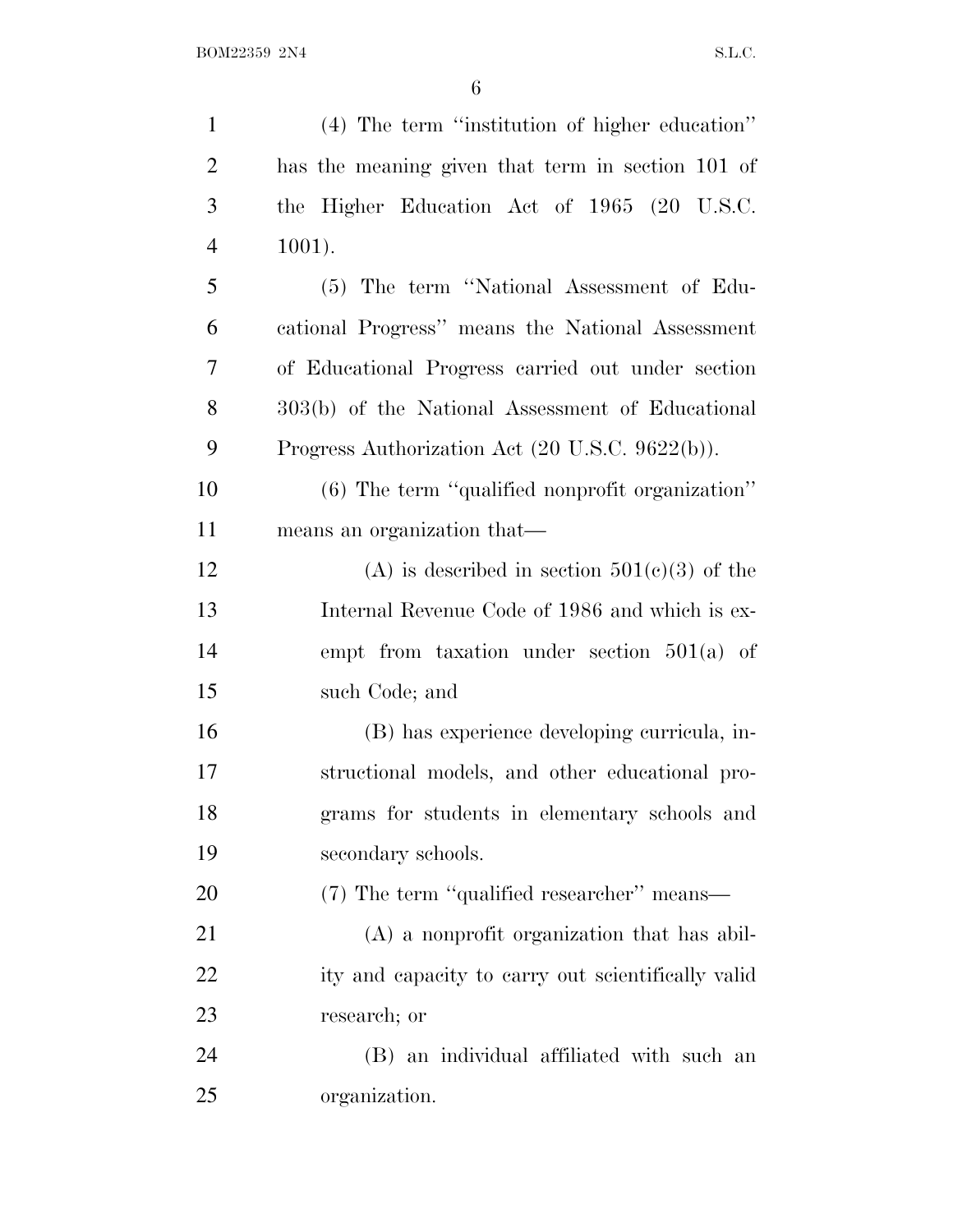(8) The terms ''elementary school'', ''local edu- cational agency'', ''secondary school'', ''Secretary'', and ''State'' have the meanings given those terms in section 8101 of the Elementary and Secondary Edu-cation Act of 1965 (20 U.S.C. 7801).

#### **SEC. 102. GENERAL PROVISIONS.**

 (a) I<sup>N</sup> GENERAL.—The Secretary of Education is au- thorized to carry out the civics education grant programs described in sections 103 through 106.

 (b) APPLICATION.—To be considered for a grant under this Act, an eligible entity shall submit to the Sec- retary of Education an application at such time, in such manner, and containing such information as the Secretary may require.

 (c) GRANT DURATION.—Each grant under this Act shall be awarded for a period of not less than 3 years. (d) PRIORITY.—Except as otherwise provided in this Act, the Secretary shall prioritize the award of grants to eligible entities that demonstrate the greatest potential to—

 (1) improve knowledge among students tradi- tionally underserved by comprehensive civics edu-cation and American history programs;

 (2) close gaps in civic knowledge and achieve-ment among traditionally underserved students;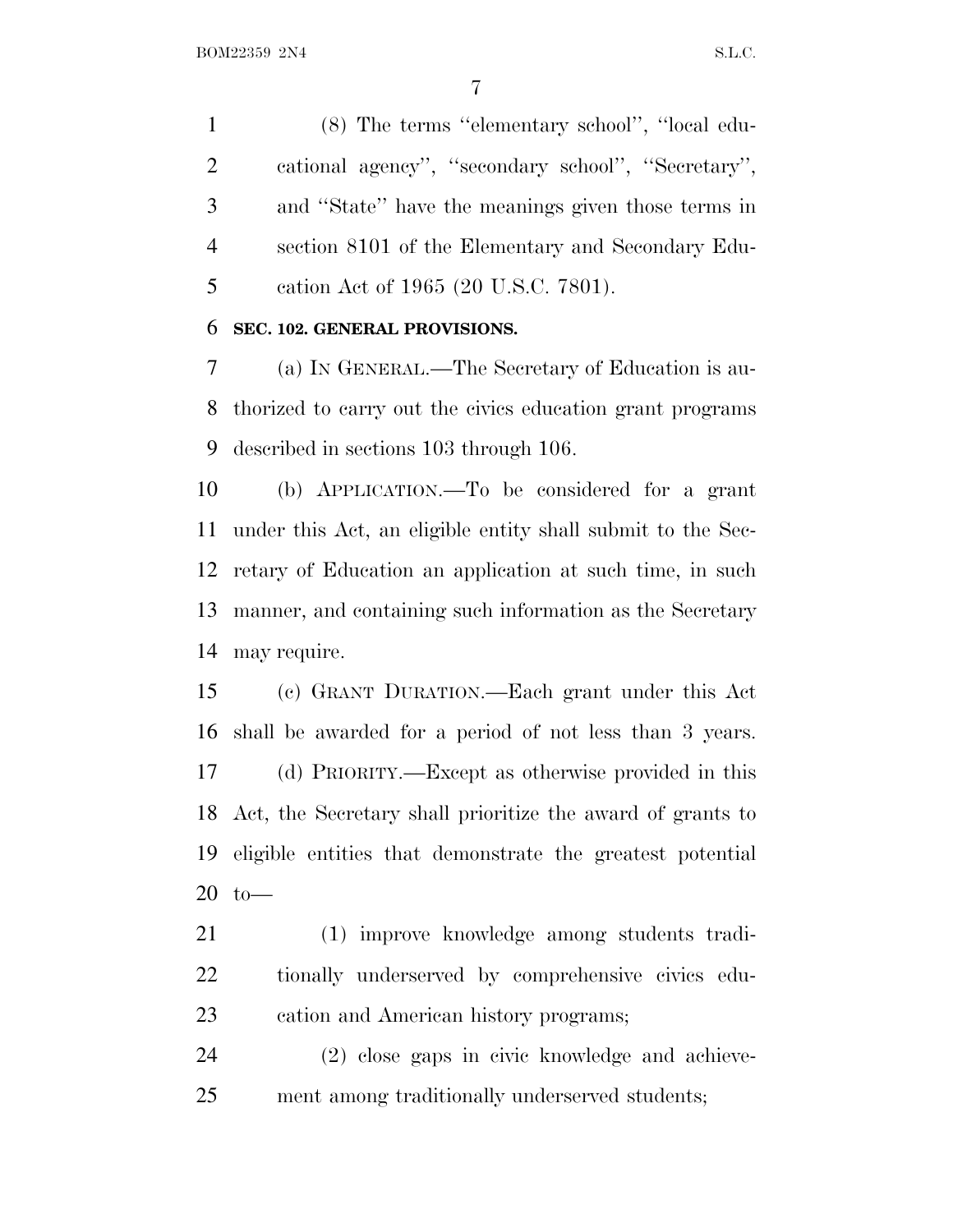(3) improve performance on the National As- sessment of Educational Progress assessments in civics and history among students in grades 4, 8, and 12; and

 (4) provide cost-effective, scalable delivery of programs and services.

#### **SEC. 103. GRANTS TO STATES.**

 (a) PROGRAM AUTHORIZED.—The Secretary of Edu- cation is authorized to make grants to each State that has an approved application and meets the program require- ments to enable those States to support educational pro-grams in civics and history in accordance with this section.

 (b) GRANT AMOUNT.—The amount of each grant to a State under this section shall be proportional to the amount received by all local educational agencies in the State under part A of title I of the Elementary and Sec- ondary Education Act of 1965 (20 U.S.C. 6311 et seq.) for the previous fiscal year relative to the total such amount received by all local educational agencies in every State that receives a grant under this section.

 (c) STATE RESERVATION.—A State that receives a grant under this section may reserve not more than 5 per-cent of the amount of the grant for—

 (1) administrative costs of carrying out the State's responsibilities under this section; and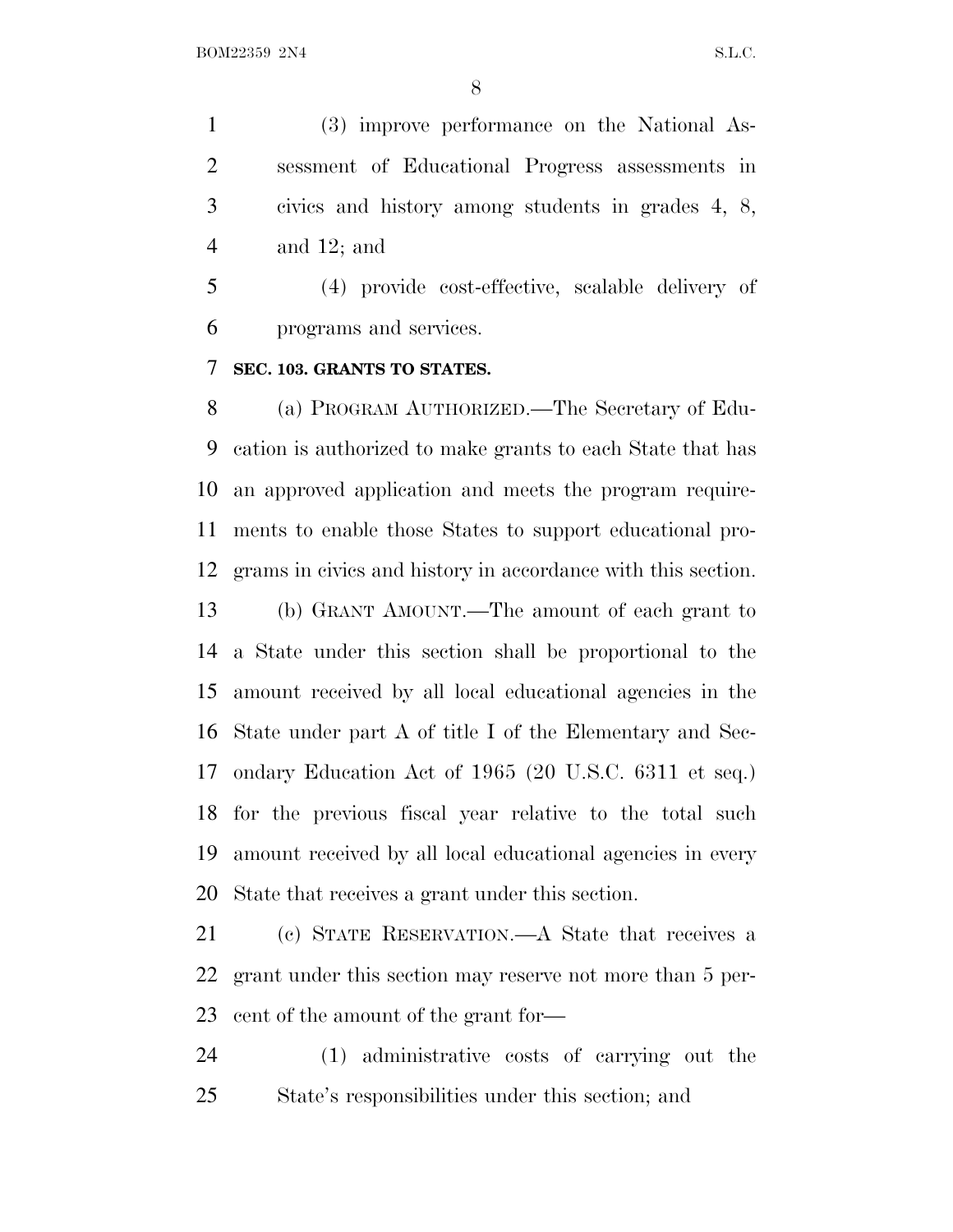(2) monitoring and evaluating programs and activities supported with the grant.

 (d) SUBGRANTS TO LOCAL EDUCATIONAL AGEN- CIES.—A State that receives a grant under this section shall use not less than 95 percent of the amount of the grant to make subgrants, on a competitive or formula basis, to local educational agencies within the State to as- sist such agencies in carrying out programs to improve the achievement of elementary and secondary school stu-dents in the fields of civics and history.

 (e) SUPPLEMENT NOT SUPPLANT.—A State shall use a grant under this section only to supplement the level of Federal, State, and local public funds that would, in absence of such grant, be made available for the activities supported by the grant, and not to supplant such funds. (f) CONTENTS OF APPLICATION.—As part of the ap- plication required under section 102(b), a State shall in- clude a plan describing how the State intends to use the grant under this section. Each State plan shall include, at a minimum, the following:

 (1) An explanation of how the State will use the grant to supplement, and not supplant, other public funds provided for educational programs in civics and history.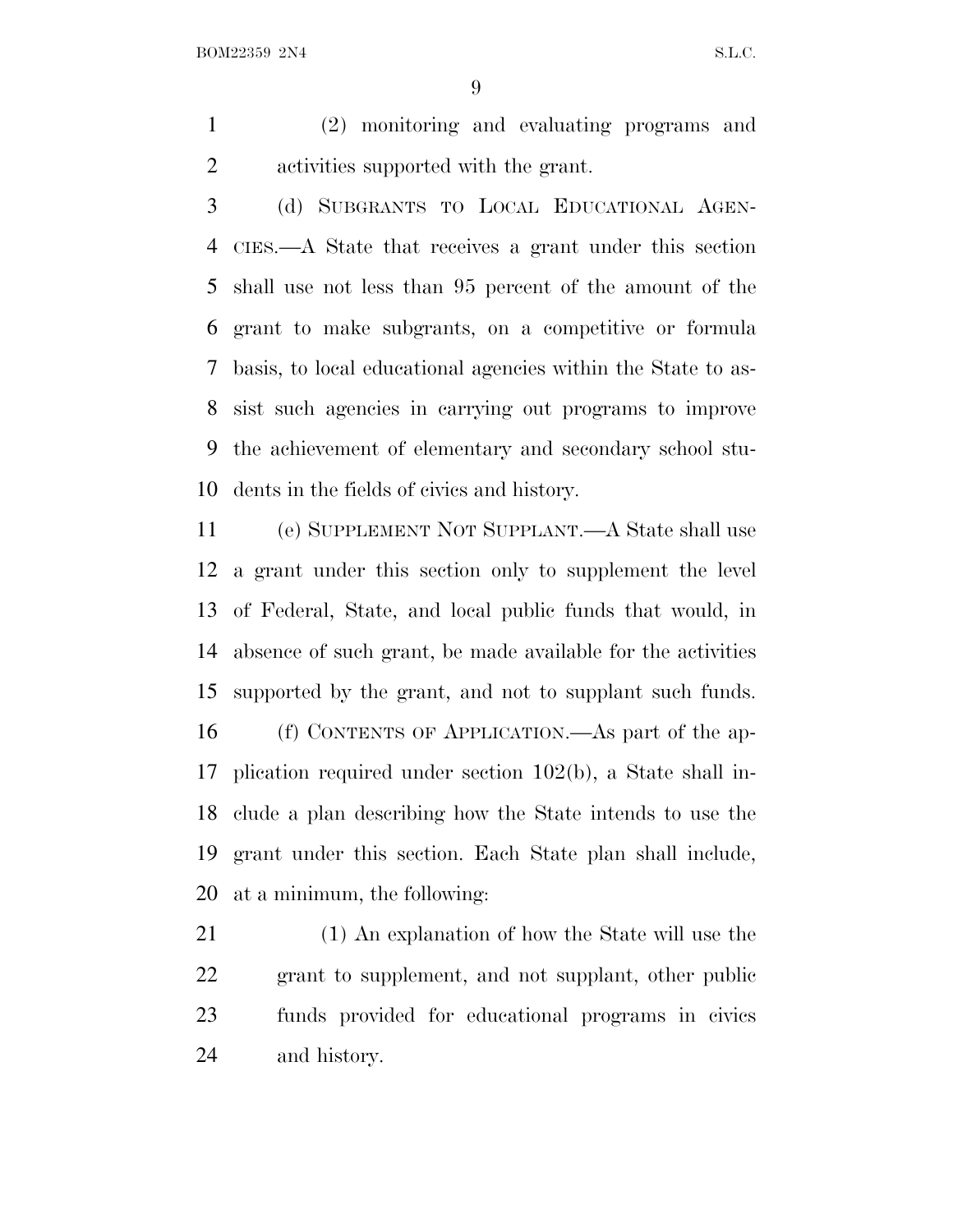| $\mathbf{1}$   | (2) Plans to address civics and history achieve-    |
|----------------|-----------------------------------------------------|
| $\overline{2}$ | ment gaps among traditionally underserved students. |
| 3              | (3) Plans to improve civics and history achieve-    |
| $\overline{4}$ | ment among traditionally underserved students.      |
| 5              | (4) Plans for making subgrants to local edu-        |
| 6              | cational agencies as required under subsection (d), |
| 7              | including—                                          |
| 8              | (A) details of how the State intends to dis-        |
| 9              | tribute funding to local educational agencies,      |
| 10             | whether by competition or through a formula-        |
| 11             | based system;                                       |
| 12             | (B) how the State's approach to distrib-            |
| 13             | uting funds to local educational agencies will      |
| 14             | take into account requirements of paragraphs        |
| 15             | $(1)$ through $(3)$ ;                               |
| 16             | (C) criteria by which local educational             |
| 17             | agencies' applications for funding will be evalu-   |
| 18             | ated, including how such applications will take     |
| 19             | into account the requirements of paragraphs         |
| 20             | $(1)$ through $(3)$ ;                               |
| 21             | (D) how the State will ensure that local            |
| 22             | educational agencies will use grant funds to        |
| 23             | supplement, and not supplant, other public          |
| 24             | funding for educational programs in civics and      |
| 25             | history; and                                        |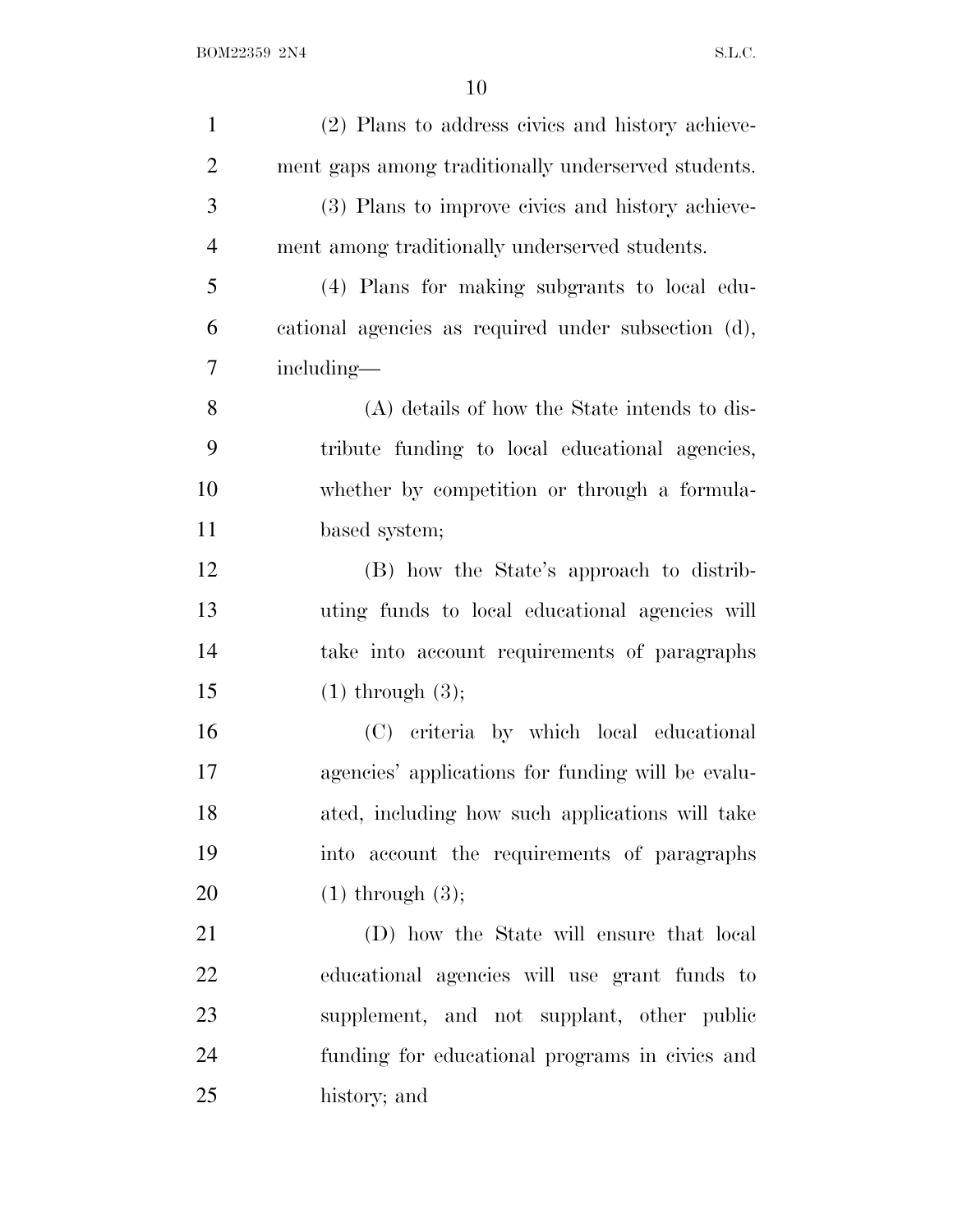(E) how the State will evaluate and hold local educational agencies accountable for im- proved student knowledge and achievement in civics and history.

 (5) An assurance that the State will participate in the National Assessment of Educational Progress assessments in civics and history in grades 4, 8, and 12.

 (6) In the case of a State applying to renew a grant previously received under this section, an eval- uation of the effectiveness of the activities carried out using the previous grant, which shall be based on the results of the most recent National Assess- ment of Educational Progress assessment in civics and history, to the extent the results of such assess- ment are available at the time of the State's applica-tion.

#### **SEC. 104. GRANTS TO NONPROFIT ORGANIZATIONS.**

 (a) PROGRAM AUTHORIZED.—The Secretary of Edu- cation is authorized to make grants to qualified nonprofit organizations, on a competitive basis, to assist such orga- nizations in developing or expanding access to civics cur- ricula, instructional models, and other educational pro- grams to enhance student knowledge in civics and history in elementary schools and secondary schools.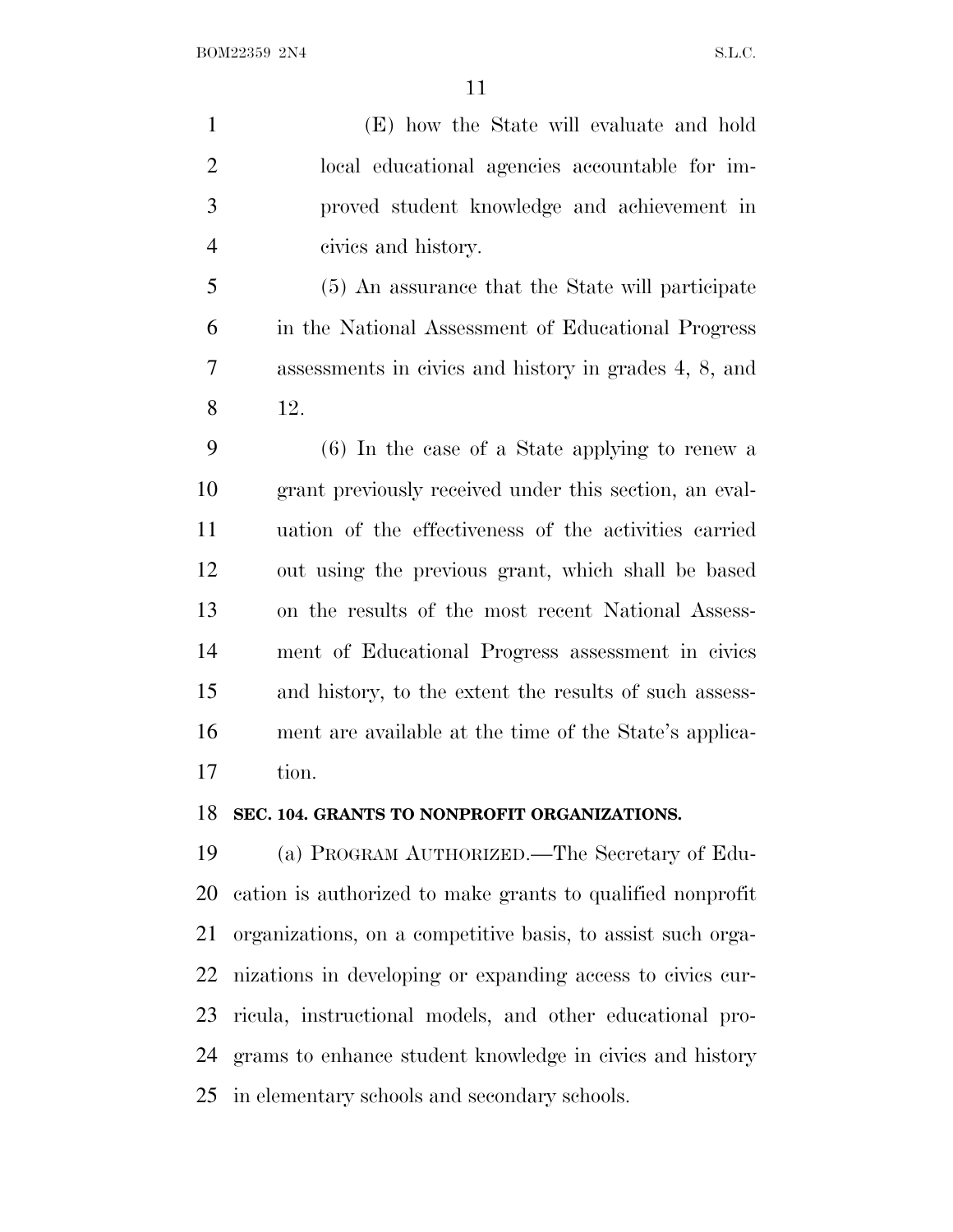(b) CONTENTS OF APPLICATION.—As part of the ap- plication required under section 102(b), a qualified non- profit organization shall include a proposal that dem- onstrates how the activities proposed to be carried out with the grant under this section will enhance student knowledge in civics and history in elementary schools and secondary schools.

 (c) PRIORITY OF AWARDS.—In awarding grants under this section, the Secretary shall give priority to qualified nonprofit organizations that propose to use the grant to develop or expand access to curricula, instruc-tional models, and other educational programs that—

 (1) address the learning needs of traditionally underserved students; and

 (2) incorporate evidence-based practices to en-hance student knowledge in civics and history.

 **SEC. 105. GRANTS TO INSTITUTIONS OF HIGHER EDU-CATION.**

 (a) PROGRAM AUTHORIZED.—The Secretary of Edu- cation is authorized to make grants to institutions of high- er education, on a competitive basis, to assist such institu- tions in developing and implementing programs to train elementary and secondary school teachers in methods for instructing students in civics and history.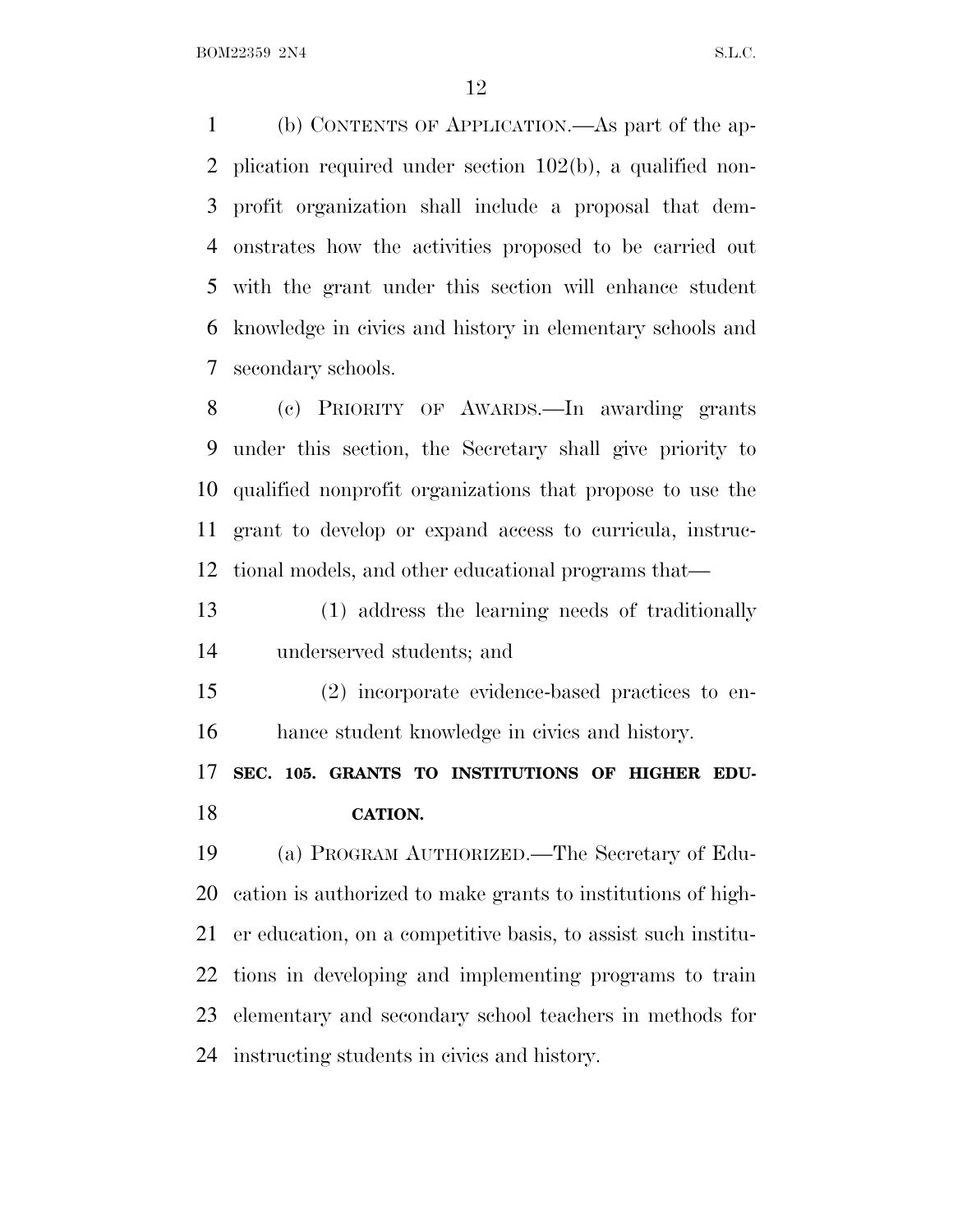(b) CONTENTS OF APPLICATION.—As part of the ap- plication required under section 102(b), an institution of higher education shall include a proposal demonstrating that the institution—

 (1) has the ability to train elementary and sec- ondary school teachers to provide comprehensive civics education;

 (2) is familiar with research on practices that are proven to contribute to effective instruction in civics and history and will incorporate such research into the training provided to teachers using the grant; and

 (3) will use the grant to make training in civics education available to elementary and secondary school teachers in the State or geographic region served by the institution.

 (c) PRIORITY OF AWARDS.—In awarding grants under this section, the Secretary shall give priority to in- stitutions of higher education that propose to use the grant to carry out training programs for teachers that—

 (1) address the specific needs of teachers work-22 ing with traditionally underserved students; and

 (2) incorporate evidence-based practices for im- proving the ability of teachers to provide effective in-struction in civics and history.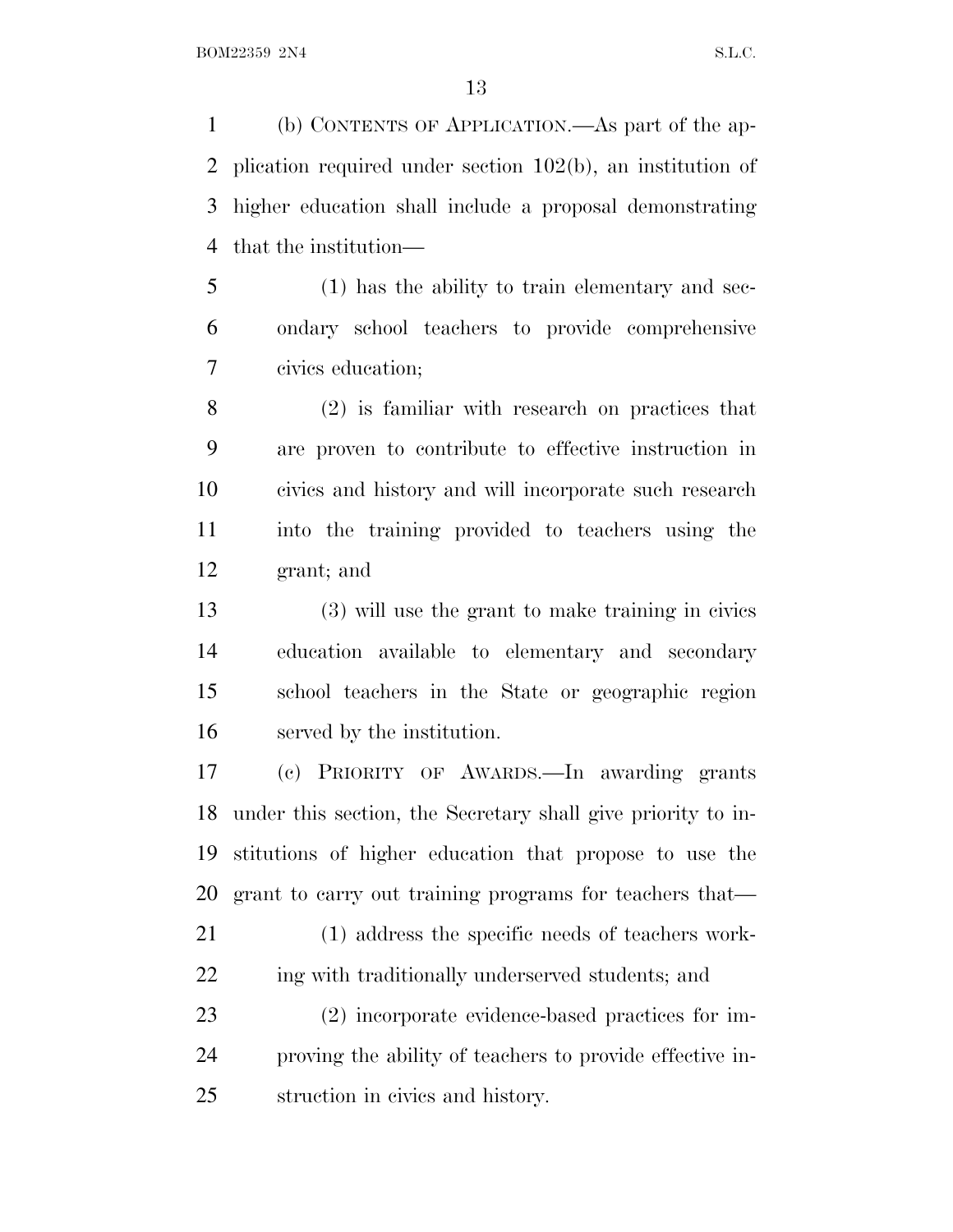| $\mathbf{1}$   | (d) RESERVATION OF FUNDS.—From the amounts                    |
|----------------|---------------------------------------------------------------|
| $\overline{2}$ | made available to carry out this section, 35 percent shall    |
| 3              | be reserved to award grants, on a competitive basis, to       |
| 4              | institutions of higher education that are eligible to receive |
| 5              | funds under-                                                  |
| 6              | $(1)$ part A or part B of title III of the Higher             |
| 7              | Education Act of 1965 (20 U.S.C. 1057 et seq.,                |
| 8              | 1060 et seq.);                                                |
| 9              | $(2)$ part A or part B of title V of such Act $(20)$          |
| 10             | U.S.C. 1101 et seq., 1102 et seq.); or                        |
| 11             | $(3)$ subpart 4 of part A of title VII of such Act            |
| 12             | $(20 \text{ U.S.C. } 1136a \text{ et seq.}).$                 |
| 13             | SEC. 106. RESEARCH GRANTS.                                    |
| 14             | (a) PROGRAM AUTHORIZED.—The Secretary of Edu-                 |
| 15             | cation is authorized to make grants, on a competitive         |
| 16             | basis, to qualified researchers to research and evaluate—     |
| 17             | (1) elementary and secondary school students'                 |
| 18             | knowledge of civics and history; and                          |
| 19             | (2) effective instructional practices and educa-              |
| 20             | tor professional development in the fields of civics          |
| 21             | and history.                                                  |
| 22             | (b) CONTENTS OF APPLICATION.—As part of the ap-               |
| 23             | plication required under section $102(b)$ , a qualified re-   |
| 24             | searcher shall include a description of the project to be     |
| 25             | funded with the grant under this section. The description     |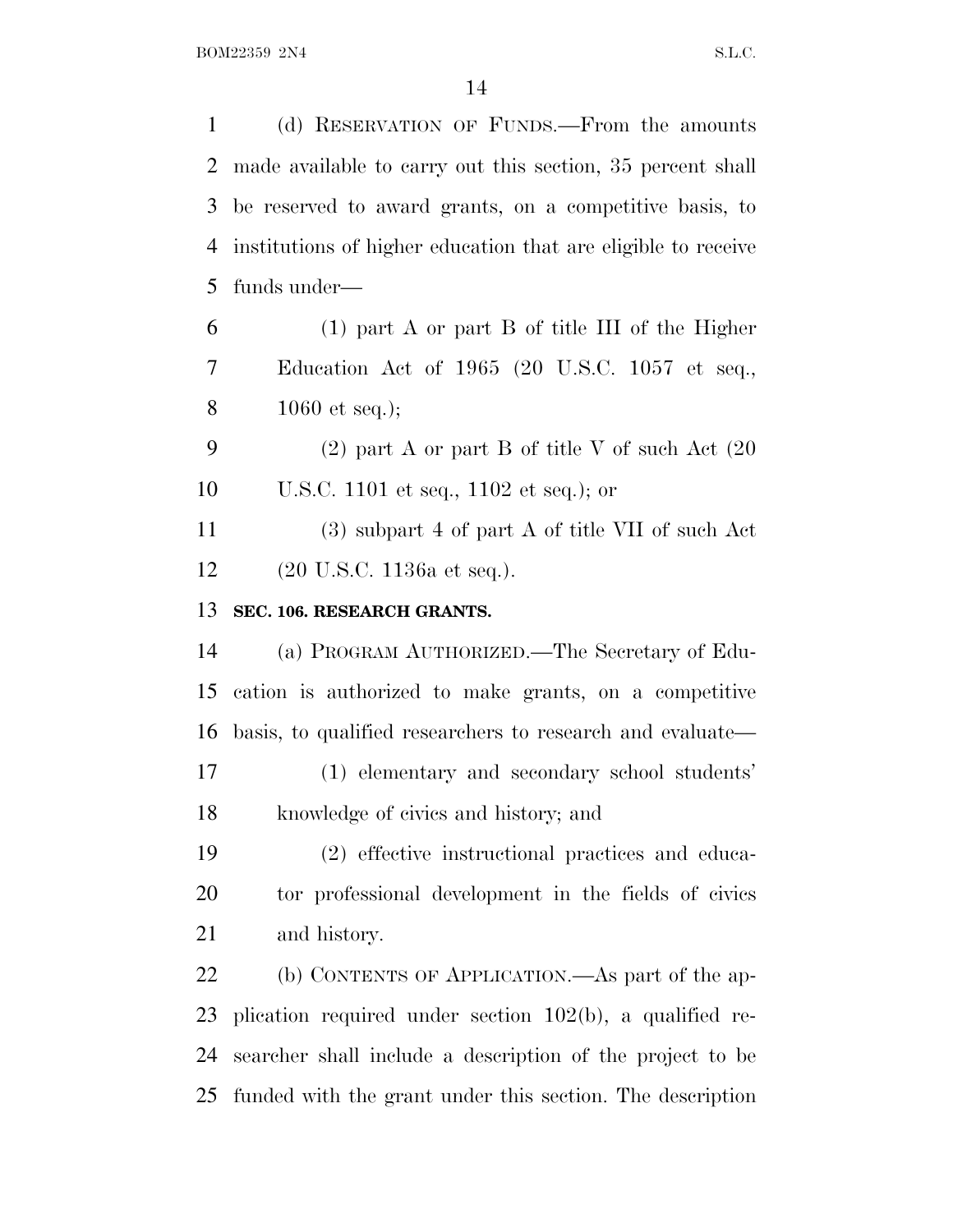of the project shall include a separate section that de- scribes how the project may directly or indirectly affect civics education generally, which may include effects such as—

 (1) achieving the full participation of women, persons with disabilities, and underrepresented mi-norities in civics and history education; or

 (2) increasing student knowledge in civics and history.

 (c) PRIORITY OF AWARDS.—In awarding grants under this section, the Secretary shall give priority to qualified researchers who propose to carry out activities that will benefit traditionally underserved communities.

## **TITLE II—AMENDMENTS TO OTHER LAWS**

#### **SEC. 201. PRINCE HALL CIVICS FELLOWSHIP PROGRAM.**

 The James Madison Memorial Fellowship Act (20 U.S.C. 4501 et seq.) is amended—

 (1) in section 802, by inserting '', and to estab- lish the Prince Hall Civics Fellowship Program which is designed to diversify the civics and history 22 education workforce" after "development";

(2) in section 807—

 (A) by striking ''this title'' and inserting ''section 804'' each place the term appears; and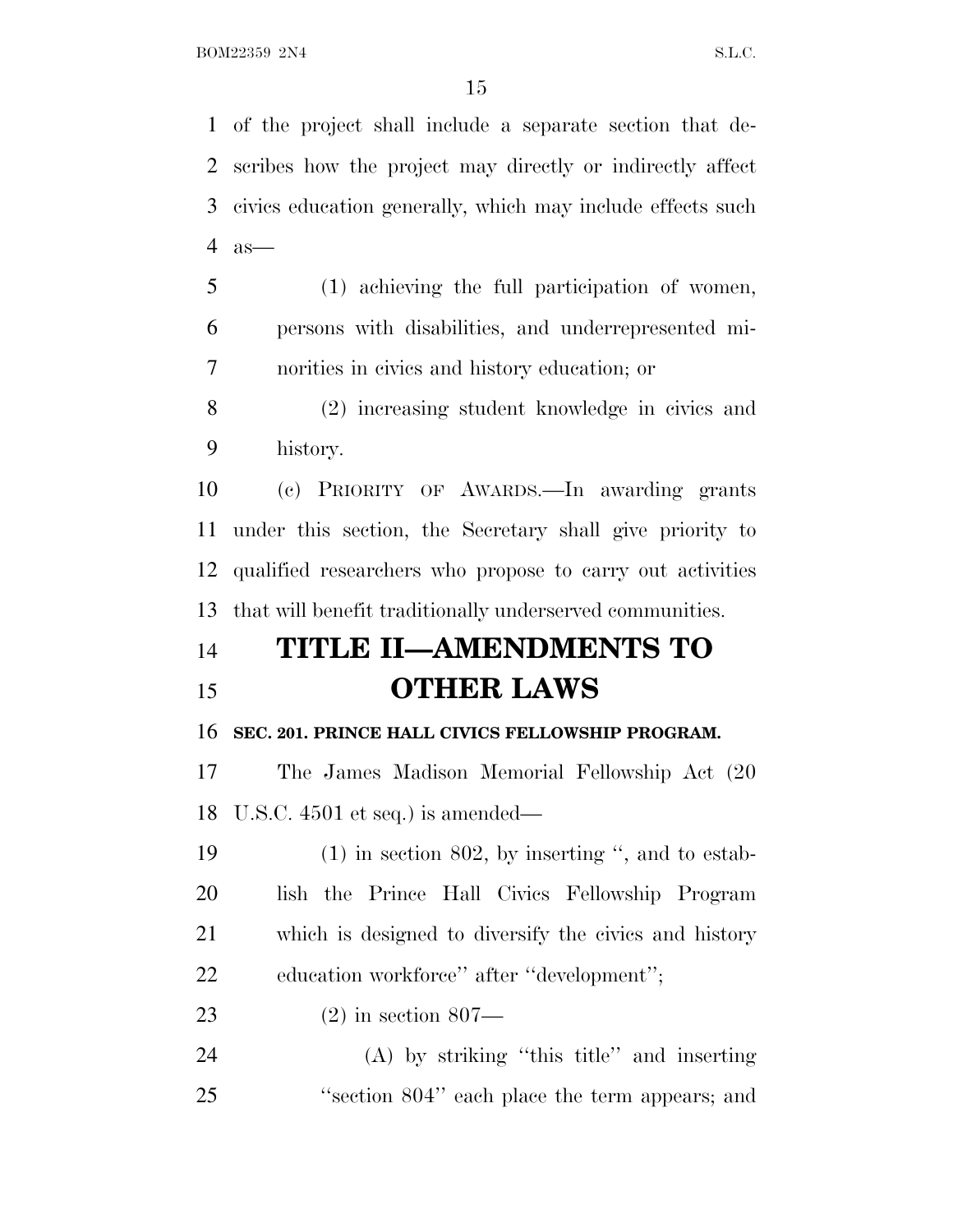| $\mathbf{1}$   | (B) by striking "this Act" and inserting                      |
|----------------|---------------------------------------------------------------|
| $\overline{2}$ | "section 804" each place the term appears; and                |
| 3              | $(3)$ by inserting after section 810 the following            |
| $\overline{4}$ | new section:                                                  |
| 5              | "SEC. 810A. PRINCE HALL CIVICS FELLOWSHIP PROGRAM.            |
| 6              | "(a) IN GENERAL.—Notwithstanding sections 804                 |
| 7              | through $810-$                                                |
| 8              | $\lq(1)$ the Foundation is authorized to award                |
| 9              | scholarships under an additional fellowship program           |
| 10             | to be administered by the James Madison Fellowship            |
| 11             | Program, which shall be known as the 'Prince Hall             |
| 12             | Civics Fellowship Program'; and                               |
| 13             | $\cdot\cdot\cdot(2)$ the terms and conditions under this sec- |
| 14             | tion shall apply with respect to the Prince Hall              |
| 15             | Civics Fellowship Program.                                    |
| 16             | "(b) PURPOSE.—The purpose of the Prince Hall                  |
| 17             | Civics Fellowship Program is to diversify the civics and      |
|                | 18 history education workforce.                               |
| 19             | "(c) APPLICATIONS.—In order to be eligible to re-             |
| 20             | ceive a scholarship under the Prince Hall Civics Fellow-      |
| 21             | ship Program, an individual shall submit an application       |
| 22             | to the Foundation, containing an assurance that the appli-    |
| 23             | cant meets the following requirements:                        |
| 24             | $\lq(1)$ The applicant holds a valid teaching cre-            |
| 25             | dential in the applicant's home State and a bacca-            |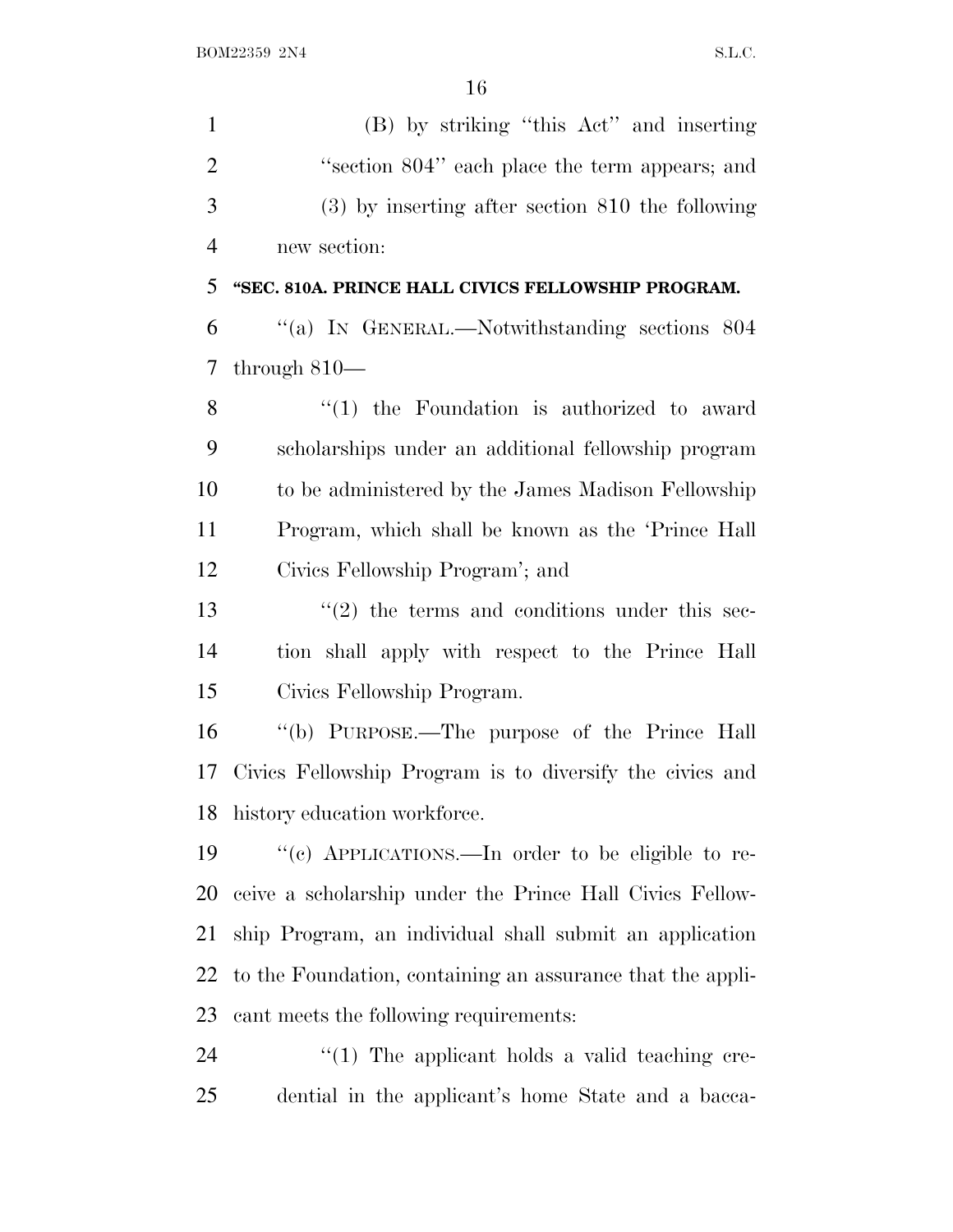laureate degree or higher degree in the subject of humanities, political science, government, or Amer- ican history, or a dual degree in one of those sub-jects and education.

 ''(2) The applicant will commit to 5 years of teaching in kindergarten through grade 12 and will provide verification for each year of employment.

 ''(d) SELECTION.—The Foundation shall, either di- rectly or by contract, provide for the conduct of a nation- wide competition for the purpose of selecting recipients of fellowships under the Prince Hall Civics Fellowship Pro- gram (referred to as 'fellows'). The Foundation shall adopt selection procedures which shall assure that—

 $\frac{1}{2}$  (1) the number of recipients selected from each State is in proportion to each State's share of funding under part A of title I of the Elementary and Secondary Education Act of 1965 (20 U.S.C. 6311 et seq.); and

19  $\frac{1}{2}$  in selecting fellows, priority is given to in-dividuals—

21  $\langle (A) \rangle$  who are teaching in communities to which the individual has ties at the time of the individual's application for the fellowship;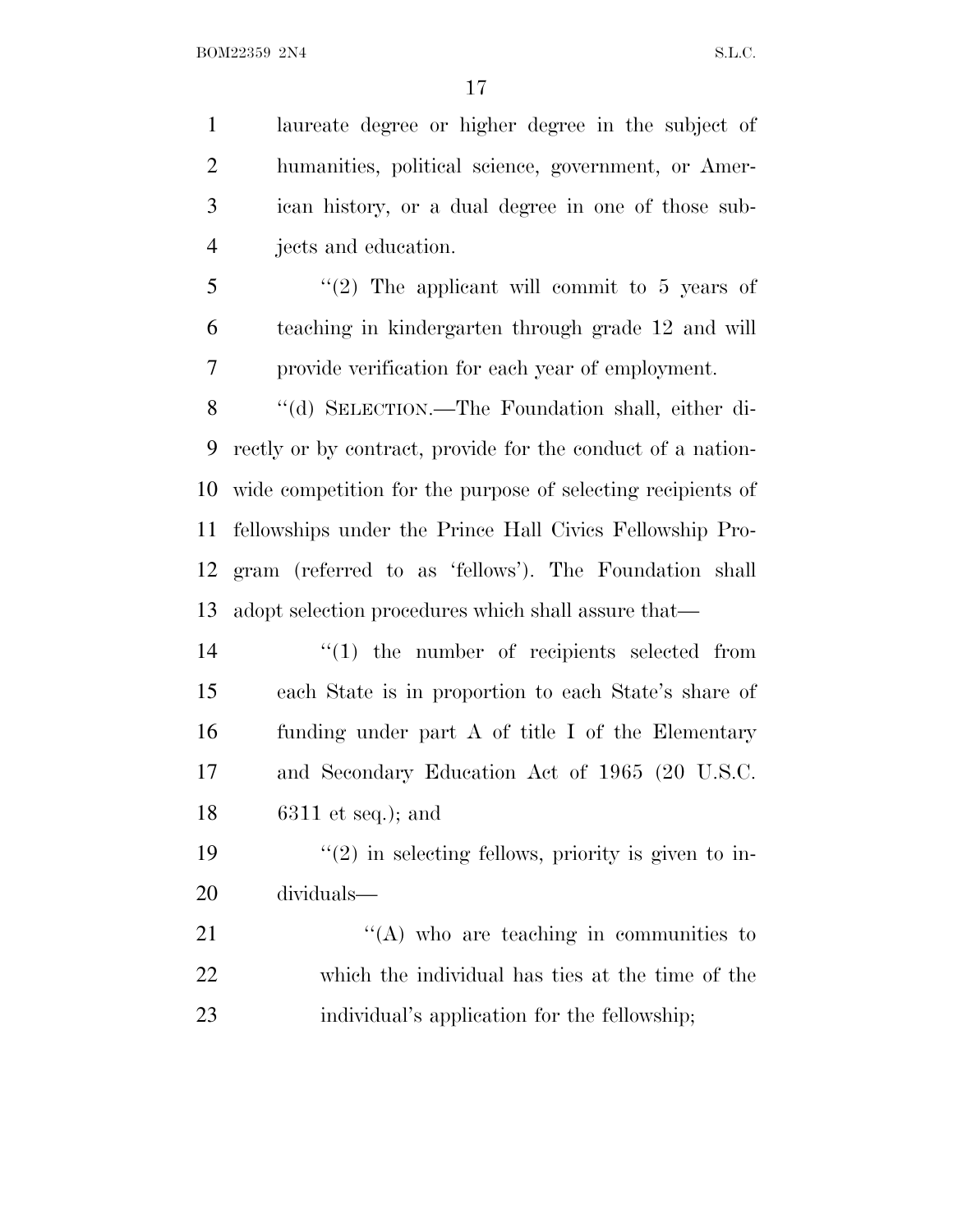| $\mathbf{1}$   | "(B) who are from populations underrep-                      |
|----------------|--------------------------------------------------------------|
| $\overline{2}$ | resented in the civics and history education                 |
| 3              | workforce; or                                                |
| $\overline{4}$ | $\lq\lq$ (C) based on merit.                                 |
| 5              | "(e) AMOUNT OF FELLOWSHIP. - Each fellow shall               |
| 6              | receive a stipend of \$5,000 for each year, not to exceed    |
| 7              | a total of 5 years, that the fellow is employed as a teacher |
| 8              | in kindergarten through grade 12 and submits employ-         |
| 9              | ment verification to the Foundation in the manner pre-       |
| 10             | scribed by the Foundation.".                                 |
| 11             | 202. NATIONAL ASSESSMENT OF<br>SEC.<br><b>EDUCATIONAL</b>    |
| 12             | PROGRESS.                                                    |
| 13             | Section 303(b) of the Education Sciences Reform Act          |
| 14             | of 2002 (20 U.S.C. 9622(b)) is amended—                      |
| 15             | $(1)$ in paragraph $(2)$ —                                   |
| 16             | $(A)$ by redesignating subparagraphs $(D)$                   |
| 17             | through $(H)$ as subparagraphs $(E)$ through $(I)$           |
| 18             | respectively;                                                |
| 19             | $(B)$ by inserting after subparagraph $(C)$                  |
| 20             | the following:                                               |
| 21             | $\lq\lq$ conduct a national assessment, using                |
| 22             | a methodology sufficient to provide accurate,                |
| 23             | disaggregated, statistically significant State-              |
| 24             | level data on student proficiency for every                  |
| 25             | State, on student academic achievement in pub-               |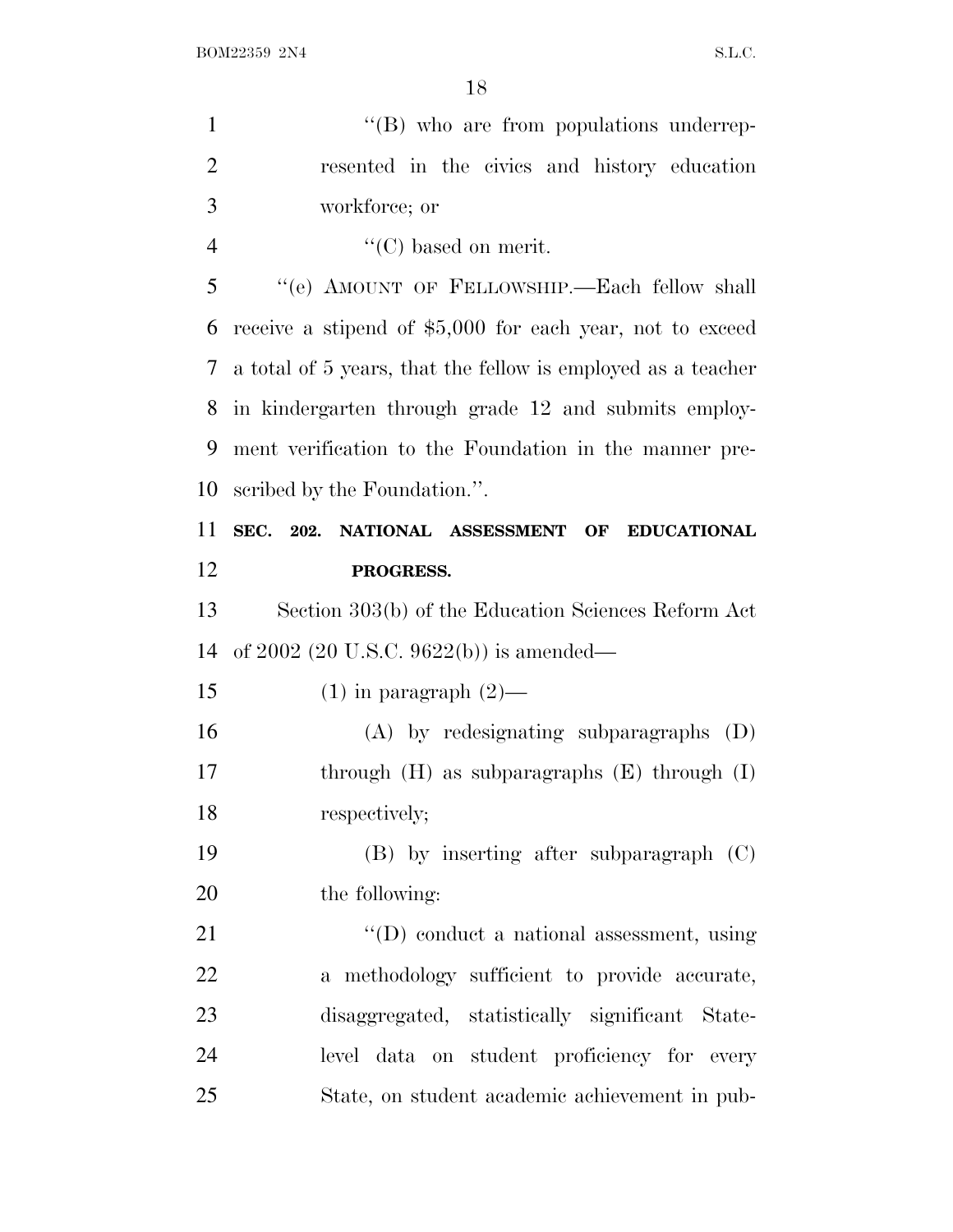| $\mathbf{1}$   | lic and private elementary schools and sec-          |
|----------------|------------------------------------------------------|
| $\overline{2}$ | ondary schools at least once every 2 years, in       |
| 3              | grades $4, 8,$ and $12$ in civics and history;"; and |
| $\overline{4}$ | $(C)$ in subparagraph $(E)$ , as so redesig-         |
| 5              | nated, by striking "history, geography, civics"      |
| 6              | and inserting "geography"; and                       |
| $\overline{7}$ | $(2)$ in paragraph $(3)(A)$ —                        |
| 8              | (A) in clause (i), by striking " $(2)(E)$ " and      |
| 9              | inserting $"(2)(F)"$ ;                               |
| 10             | (B) by redesignating clauses (iii) and (iv)          |
| 11             | as clauses (iv) and (v), respectively;               |
| 12             | (C) by inserting after clause (ii) the fol-          |
| 13             | lowing:                                              |
| 14             | "(iii) shall conduct biennial State aca-             |
| 15             | demic assessments of student achievement             |
| 16             | in civics and history in grades 4, 8, and            |
| 17             | 12, as described in paragraph $(2)(D)$ ;";           |
| 18             | and                                                  |
| 19             | (D) in clause (iv), as so redesignated, by           |
| 20             | striking " $(2)(D)$ " and inserting " $(2)(E)$ ".    |
| 21             | SEC. 203. USA CIVICS ACT.                            |
| 22             | Section 805 of the Higher Education Act of 1965 (20) |
| 23             | U.S.C. 1161e) is amended—                            |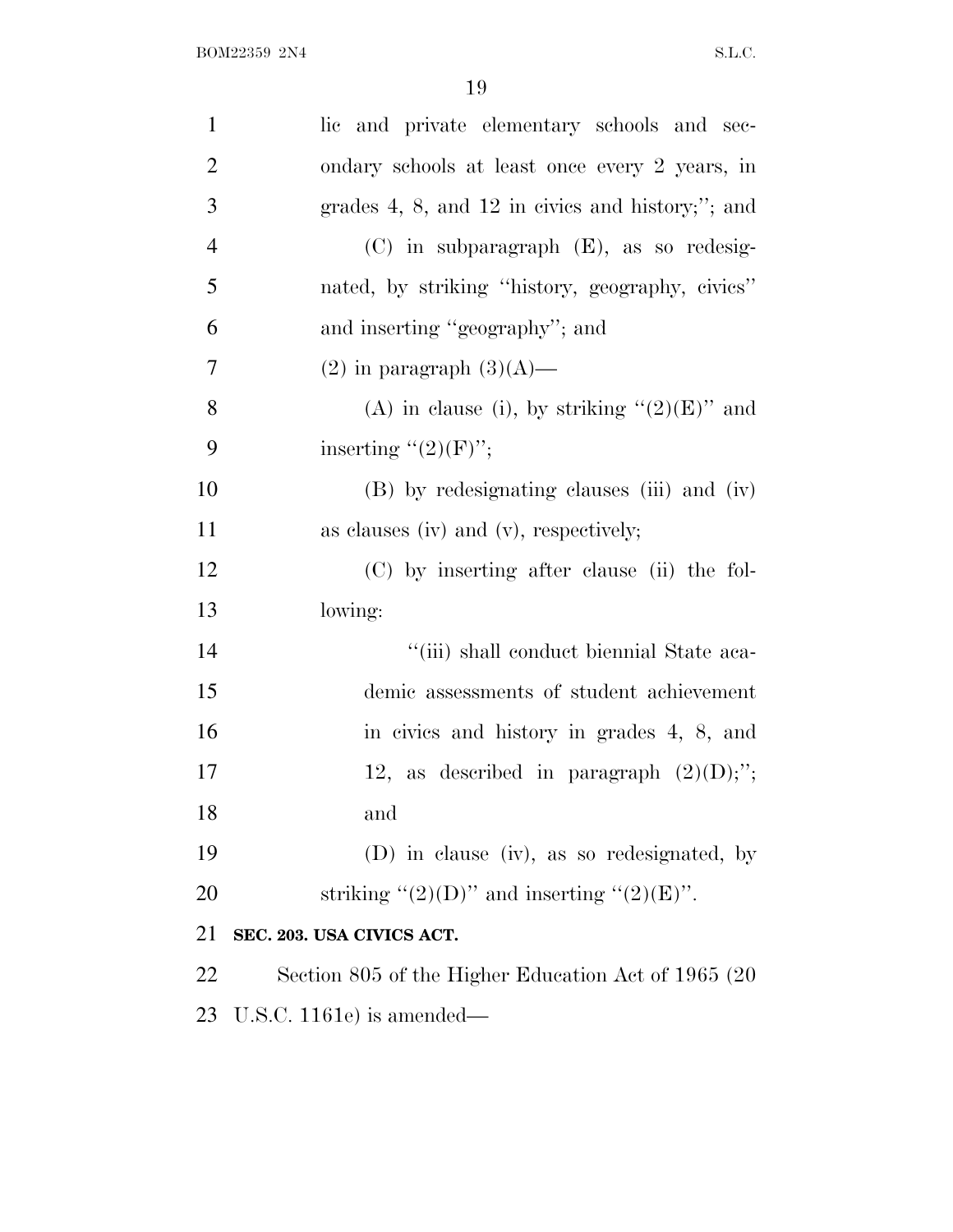| $\mathbf{1}$   | $(1)$ in the section heading, by striking "HIS-   |
|----------------|---------------------------------------------------|
| $\overline{2}$ | TORY FOR FREEDOM" and inserting "CIVICS           |
| 3              | AND HISTORY EDUCATION PROGRAM";                   |
| $\overline{4}$ | $(2)$ in subsection $(a)$ —                       |
| 5              | $(A)$ by striking "subsection $(f)$ " and insert- |
| 6              | ing "subsection $(g)$ ";                          |
| 7              | (B) by striking "the Secretary is author-         |
| 8              | ized to award three-year grants, on a competi-    |
| 9              | tive basis," and inserting "the Secretary is au-  |
| 10             | thorized to award grants, at the Secretary's dis- |
| 11             | cretion but not less frequently than once every   |
| 12             | 3 years and on a competitive basis,";             |
| 13             | $(C)$ by striking paragraph $(1)$ and insert-     |
| 14             | ing the following:                                |
| 15             | $"(1)$ American political thought and history;";  |
| 16             | and                                               |
| 17             | $(D)$ by striking paragraph $(3)$ and insert-     |
| 18             | ing the following:                                |
| 19             | "(3) the history, achievements, and impact of     |
| 20             | American representative democracy and constitu-   |
| 21             | tional democracies globally.";                    |
| 22             | $(3)$ in subsection $(b)$ —                       |
| 23             | $(A)$ in paragraph $(1)$ , by striking "as de-    |
| 24             | fined in section 101." and inserting ", or a      |
| 25             | partnership that includes an institution of high- |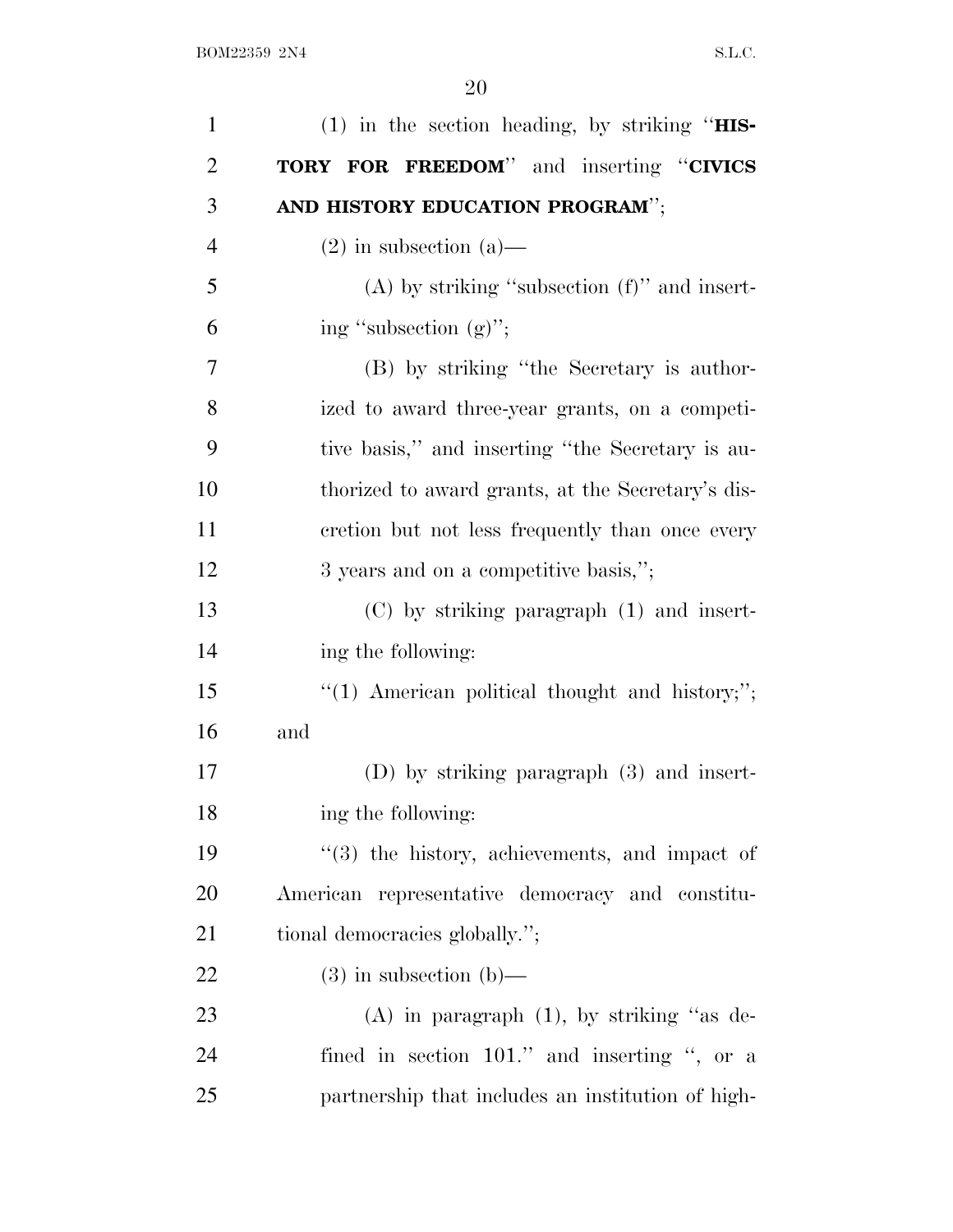er education and one or more nonprofit organi- zations, whose missions and demonstrated ex- pertise are consistent with the purpose of this section.''; (B) in paragraph (2), by striking ''that emerged'' and all that follows through the pe- riod at the end and inserting ''founded on the principles of representative democracy, constitu- tional government, individual rights, market ec- onomics, religious freedom and religious toler-11 ance, and freedom of thought and inquiry."; and (C) by striking paragraph (3) and insert- ing the following: 15 "(3) AMERICAN POLITICAL THOUGHT AND HIS- TORY.—The term 'American political thought and history' means—  $\langle (A)$  the significant constitutional, polit- ical, intellectual, economic, social, and foreign policy trends and issues that have shaped the course of American history; and  $\text{``(B)}$  the key episodes, turning points, texts, and figures involved in the constitutional, political, intellectual, diplomatic, social, and economic history of the United States.'';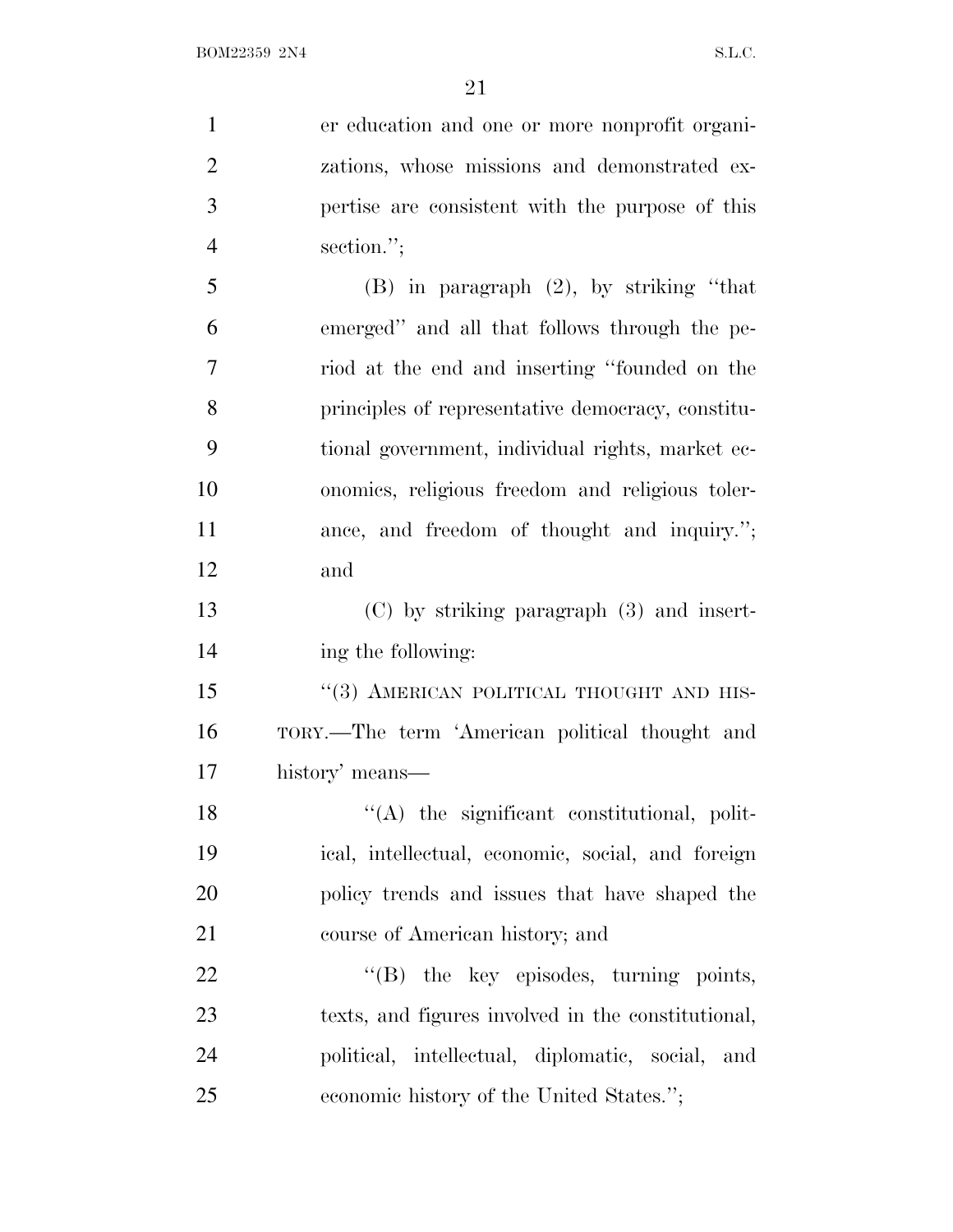| $\mathbf{1}$   | $(4)$ in subsection $(e)(2)$ —                        |
|----------------|-------------------------------------------------------|
| $\overline{2}$ | $(A)$ in subparagraph $(A)$ , by striking "tra-       |
| 3              | ditional" and all that follows through the semi-      |
| $\overline{4}$ | colon and inserting "American political thought       |
| 5              | and history, free institutions, or the impact of      |
| 6              | American representative democracy and con-            |
| 7              | stitutional democracies globally;"; and               |
| 8              | $(B)$ in subparagraph $(B)$ , by inserting ",         |
| 9              | which may include the creation or use of open         |
| 10             | educational resources" after "subsection              |
| 11             | $(e)(1)(B)$ ";                                        |
| 12             | $(5)$ in subsection $(d)$ —                           |
| 13             | $(A)$ by striking paragraph $(1)$ and insert-         |
| 14             | ing the following:                                    |
| 15             | $"(1)$ increase access to quality programming         |
| 16             | that expands knowledge of American political          |
| 17             | thought and history, free institutions, or the impact |
| 18             | of American representative democracy and constitu-    |
| 19             | tional democracies globally;"; and                    |
| 20             | $(B)$ in paragraph $(2)$ , by striking "tradi-        |
| 21             | tional American history, free institutions, or        |
| 22             | Western civilization" and inserting "American         |
| 23             | political thought and history, free institutions,     |
| 24             | the impact of American representative democ-          |
| 25             | racy and constitutional democracies globally, or      |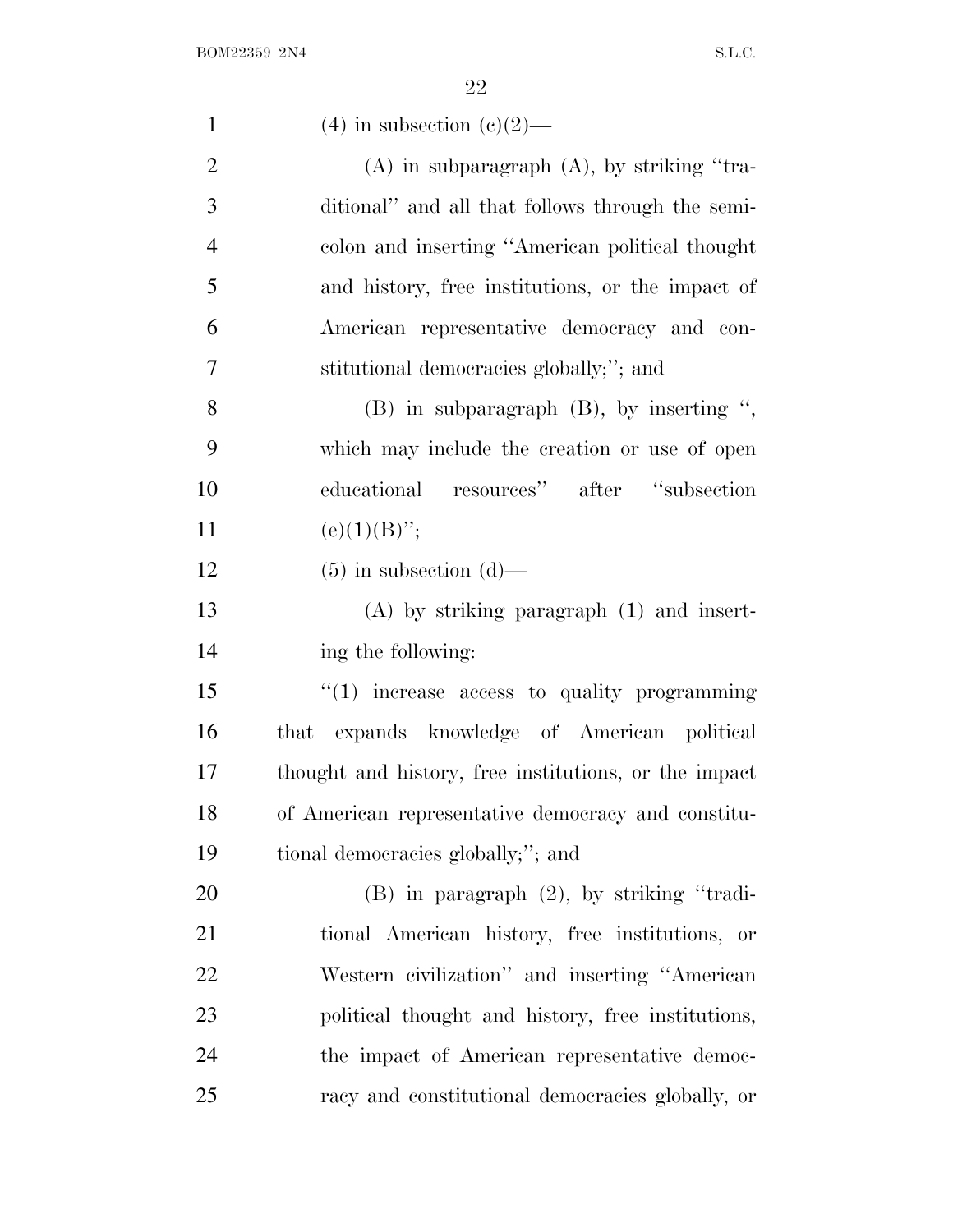| $\mathbf{1}$   | the means of participation in political and civic    |
|----------------|------------------------------------------------------|
| $\overline{2}$ | life. $";$                                           |
| 3              | $(6)$ by striking subsection $(e)$ and inserting the |
| $\overline{4}$ | following:                                           |
| 5              | "(e) USE OF FUNDS.—                                  |
| 6              | "(1) REQUIRED USE OF FUNDS.—Funds pro-               |
| 7              | vided under this section shall be used—              |
| 8              | $\lq\lq$ for collaboration with local edu-           |
| 9              | cational agencies for the purpose of providing       |
| 10             | elementary school and secondary school teach-        |
| 11             | ers an opportunity to enhance their knowledge        |
| 12             | of American political thought and history, free      |
| 13             | institutions, or the impact of American rep-         |
| 14             | resentative democracy and constitutional de-         |
| 15             | mocracies globally; and                              |
| 16             | "(B) to carry out one or more of the fol-            |
| 17             | lowing:                                              |
| 18             | "(i) Establishing or strengthening                   |
| 19             | academic programs or centers focused on              |
| 20             | American political thought and history,              |
| 21             | free institutions, or the impact of Amer-            |
| 22             | ican representative democracy and con-               |
| 23             | stitutional democracies globally, which may          |
| 24             | include-                                             |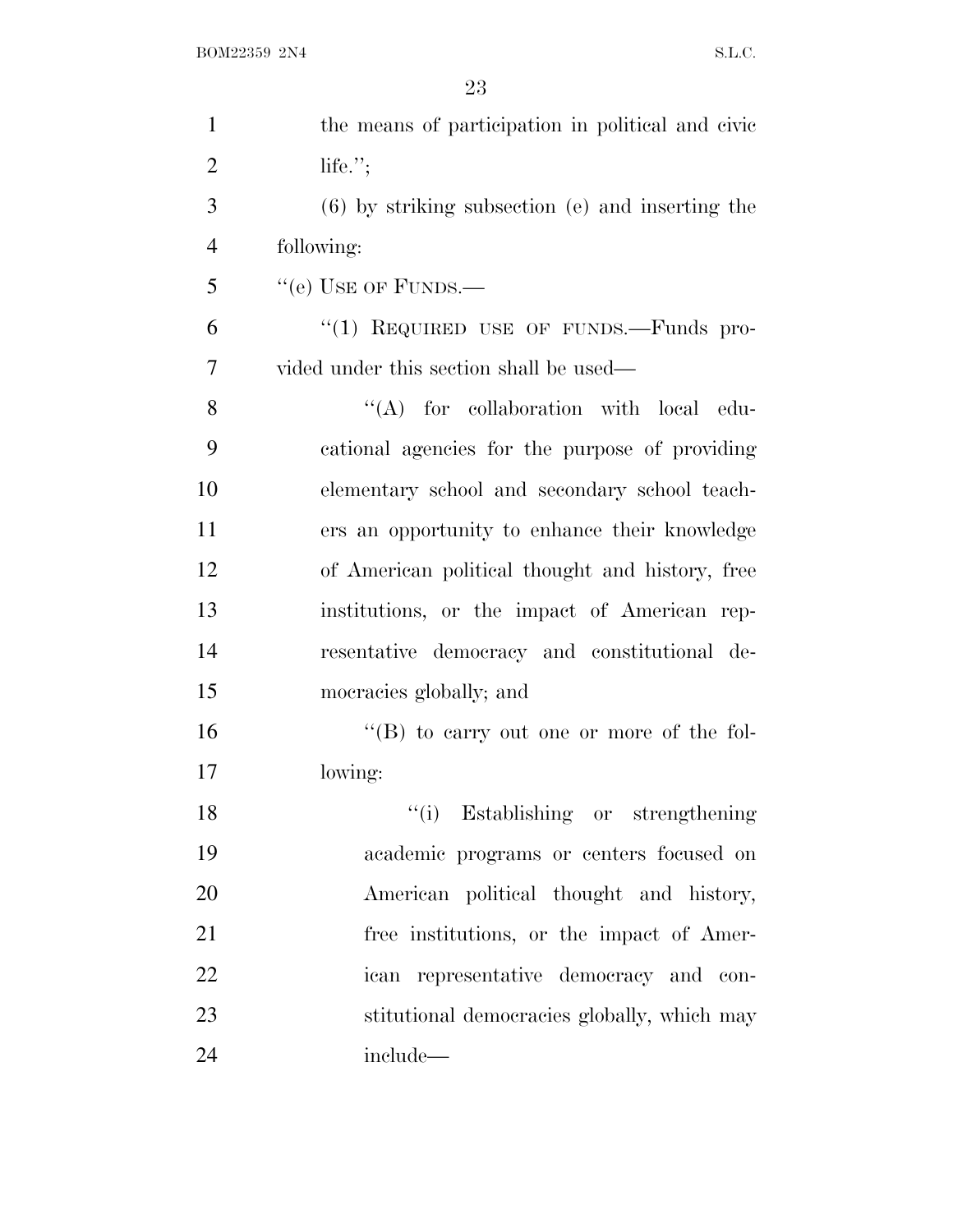| $\mathbf{1}$   | $\lq\lq$ (I) design and implementation        |
|----------------|-----------------------------------------------|
| $\overline{2}$ | of programs of study, courses, lecture        |
| 3              | series, seminars, and symposia;               |
| $\overline{4}$ | "(II) development, publication,               |
| 5              | and dissemination of instructional ma-        |
| 6              | terials;                                      |
| $\overline{7}$ | "(III) research;                              |
| 8              | "(IV) support for faculty teach-              |
| 9              | ing in undergraduate and, if applica-         |
| 10             | ble, graduate programs; or                    |
| 11             | $\lq\lq(V)$ support for graduate and          |
| 12             | postgraduate fellowships, if applicable.      |
| 13             | "(ii) For teacher preparation initia-         |
| 14             | tives that stress content mastery regarding   |
| 15             | American political thought and history,       |
| 16             | free institutions, or the impact of Amer-     |
| 17             | ican representative democracy and con-        |
| 18             | stitutional democracies globally.             |
| 19             | "(iii) To conduct outreach activities to      |
| 20             | ensure that information about the activi-     |
| 21             | ties funded under this section is widely dis- |
| 22             | seminated—                                    |
| 23             | $\lq\lq$ to undergraduate students            |
| 24             | (including students enrolled in teacher)      |
| 25             | education programs, if applicable);           |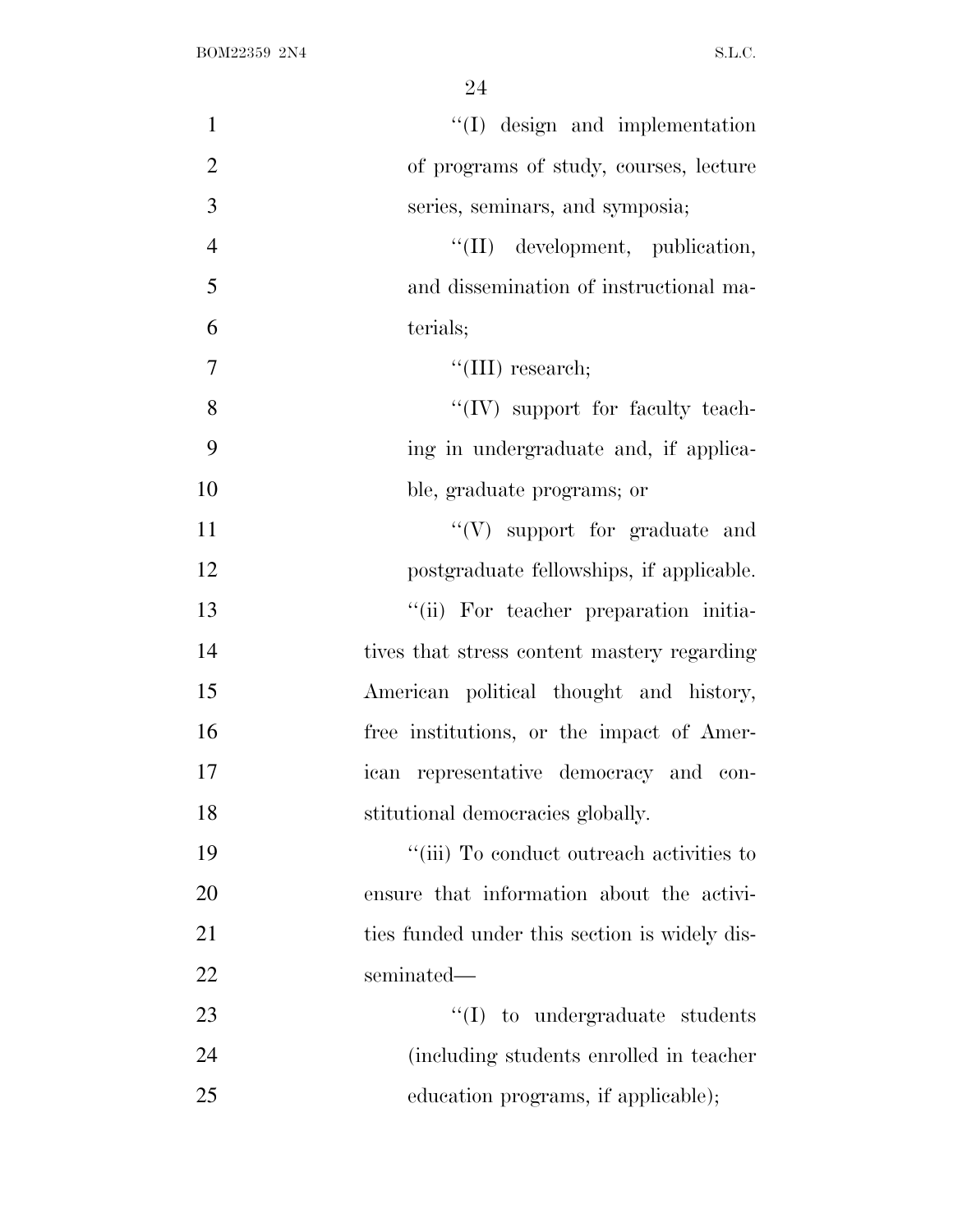| $\mathbf{1}$   | $\lq\lq$ (II) to graduate students (in-           |
|----------------|---------------------------------------------------|
| $\overline{2}$ | cluding students enrolled in teacher              |
| 3              | education programs, if applicable);               |
| $\overline{4}$ | "(III) to faculty;                                |
| 5              | "(IV) to local educational agen-                  |
| 6              | cies; and                                         |
| 7              | $\lq\lq$ within the local community.              |
| 8              | "(2) ALLOWABLE USES OF FUNDS.-Funds               |
| 9              | provided under this section may be used to sup-   |
| 10             | $port-$                                           |
| 11             | $\cdot$ (A) collaboration with entities such as — |
| 12             | "(i) nonprofit organizations whose                |
| 13             | missions and demonstrated expertise are           |
| 14             | consistent with the purpose of this section,      |
| 15             | for assistance in carrying out activities de-     |
| 16             | scribed under subsection (a); and                 |
| 17             | "(ii) Federal or State humanities pro-            |
| 18             | grams, which may include those funded by          |
| 19             | the National Endowment for the Human-             |
| 20             | ities; and                                        |
| 21             | $\lq\lq$ the creation and use of open edu-        |
| 22             | cational resources on American political thought  |
| 23             | and history, free institutions, or the impact of  |
| 24             | American representative democracy and con-        |
| 25             | stitutional democracies globally.";               |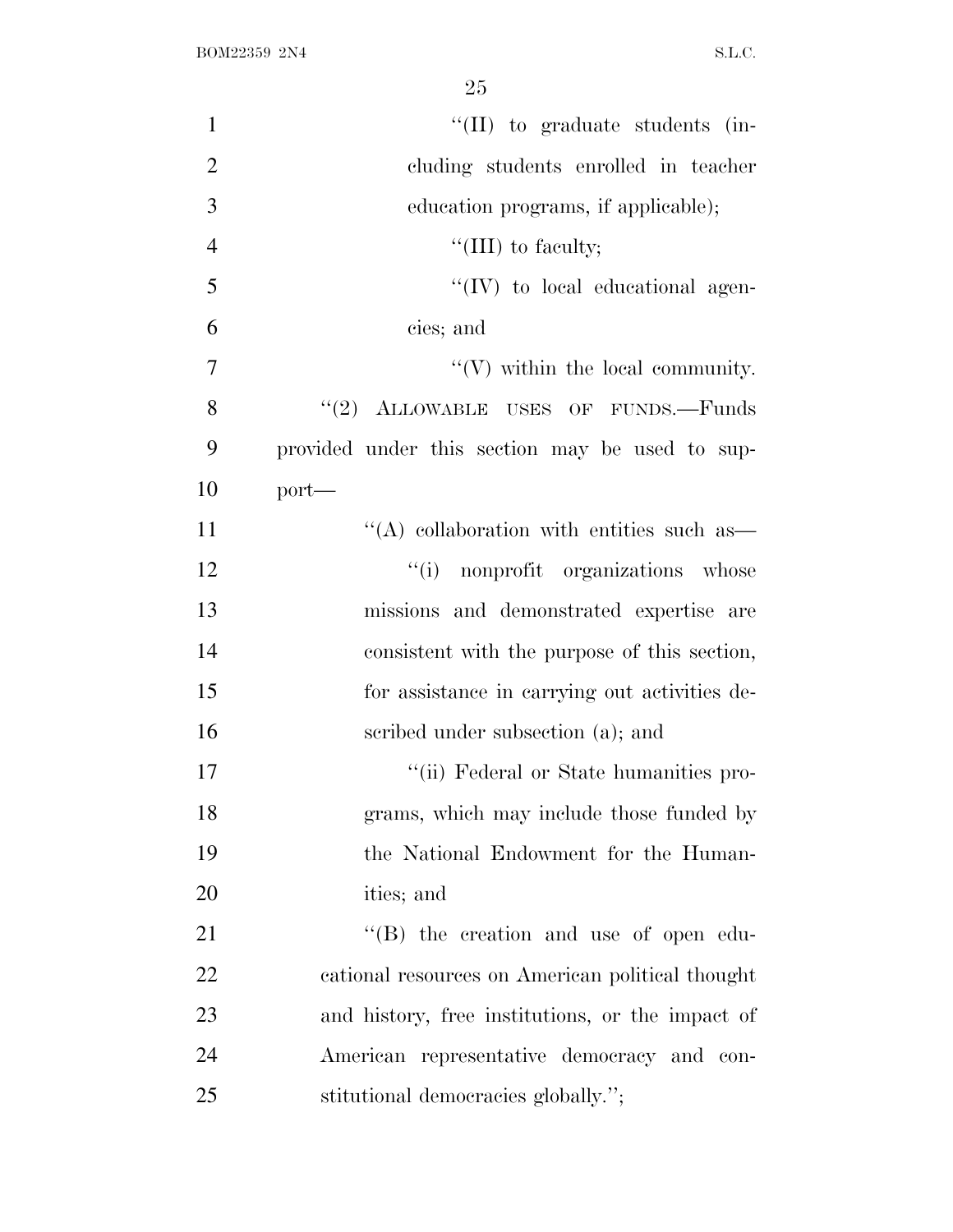(7) by redesignating subsection (f) as sub-section (g);

 (8) in subsection (g), as redesignated by para-4 graph  $(7)$ , by striking "2009" and inserting "2022"; and

 (9) by inserting after subsection (e) the fol-lowing:

8 "(f) RULE OF CONSTRUCTION.—Nothing in this sec- tion shall be construed to authorize the Secretary to pre- scribe an American political thought and history cur-riculum.''.

#### **SEC. 204. SUSTAINING THE TRUMAN FOUNDATION.**

 Section 10(b) of Public Law 93–642 (20 U.S.C. 2001 et seq.) is amended to read as follows:

 ''(b)(1) It shall be the duty of the Secretary of the Treasury to invest in full the amounts appropriated to the fund.

 ''(2) Investments of amounts appropriated to the fund shall be made in public debt securities of the United States with maturities suitable to the fund. For such pur-pose, such obligations may be acquired—

22  $\langle (A)$  on original issue at the issue price; or

23  $\langle G \rangle$  by purchase of outstanding obligations at the market price.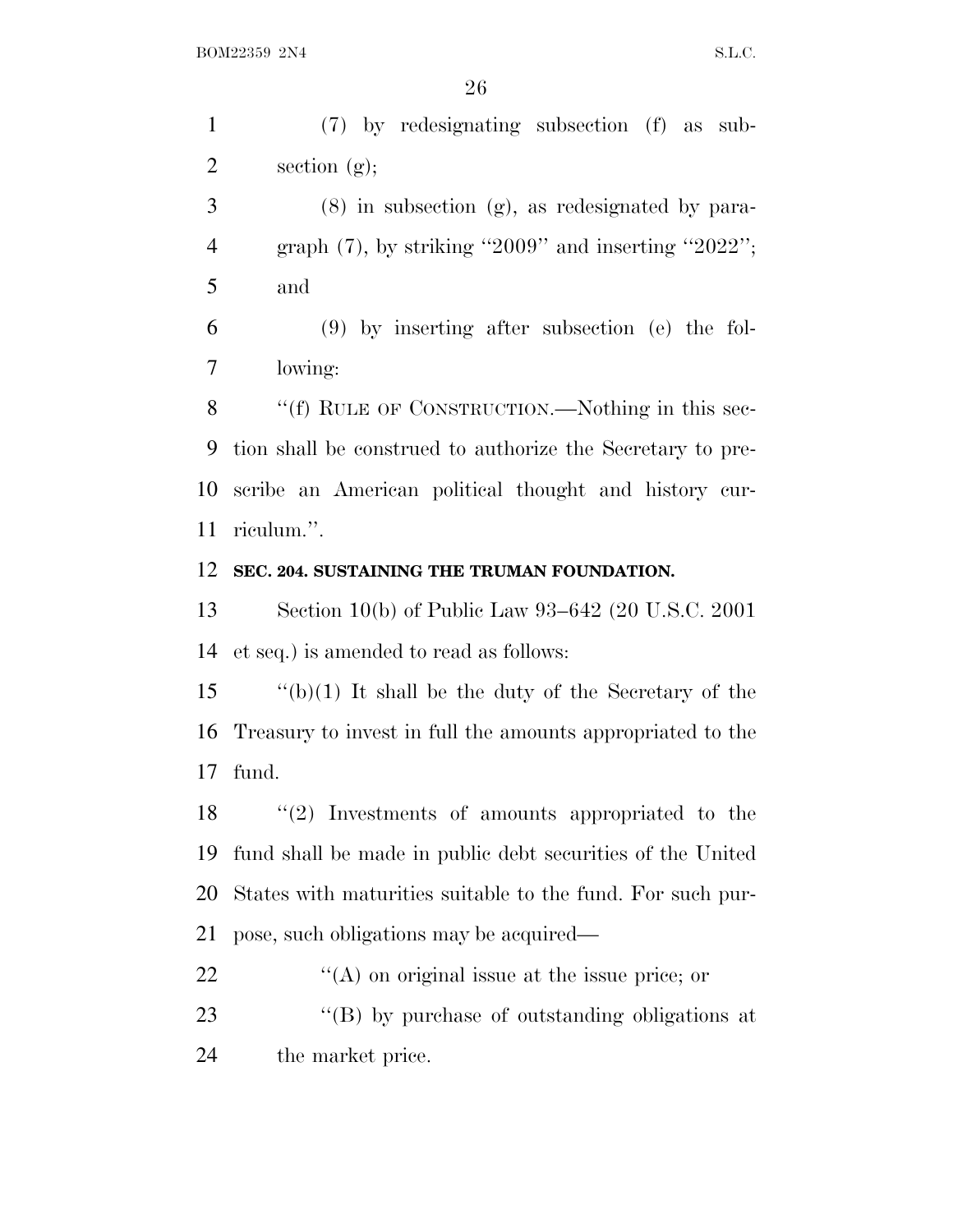''(3) The purposes for which obligations of the United States may be issued under chapter 31 of title 31, United States Code, are hereby extended to authorize the issuance at par of special obligations exclusively to the fund. Such special obligations shall bear interest at a rate equal to the average rate of interest, computed as to the end of the calendar month next preceding the date of such issue, borne by all marketable interest-bearing obligations of the United States then forming a part of the public debt, ex-10 cept that where such average rate is not a multiple of  $\frac{1}{8}$  of 1 percent, the rate of interest of such special obligations 12 shall be the multiple of  $\frac{1}{8}$  of 1 percent next lower than such average rate. Such special obligations shall be issued only if the Secretary determines that the purchases of other interest-bearing obligations of the United States, or of obligations guaranteed as to both principal and interest by the United States or original issue or at the market price, is not in the public interest.''.

#### **SEC. 205. SUSTAINING THE MADISON FOUNDATION.**

 Subsection (b) of section 811 of the James Madison Memorial Fellowship Act (20 U.S.C. 4510) is amended to read as follows:

23  $\qquad$  "(b)(1) It shall be the duty of the Secretary of the Treasury to invest in full the amounts appropriated to the fund.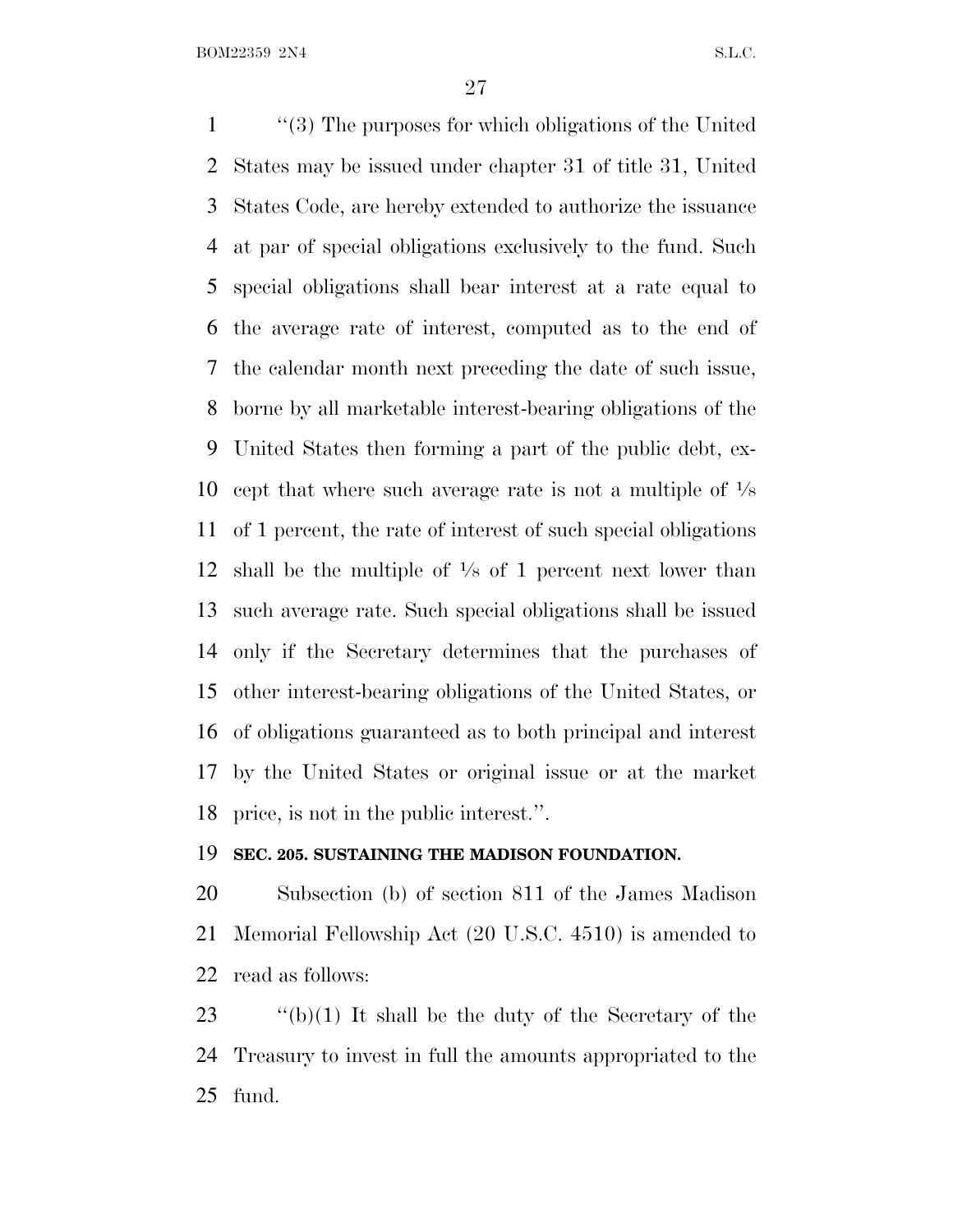''(2) Subject to paragraph (3), investments of amounts appropriated to the fund shall be made in public debt securities of the United States with maturities suit- able to the fund. For such purpose, such obligations may be acquired (A) on original issue at the issue price, or (B) by purchase of outstanding obligations at the market price. The purposes for which obligations of the United States may be issued under chapter 31 of title 31, United States Code, are hereby extended to authorize the issuance at par of special obligations exclusively to the fund. Such special obligations shall bear interest at a rate equal to the average rate of interest, computed as to the end of the calendar month next preceding the date of such issue, borne by all marketable interest-bearing obligations of the United States then forming a part of the public debt, ex-16 cept that where such average rate is not a multiple of  $\frac{1}{8}$  of 1 percent, the rate of interest of such special obligations 18 shall be the multiple of  $\frac{1}{8}$  of 1 percent next lower than such average rate. Such special obligations shall be issued only if the Secretary determines that the purchases of other interest-bearing obligations of the United States, or of obligations guaranteed as to both principal and interest by the United States or original issue or at the market price, is not in the public interest.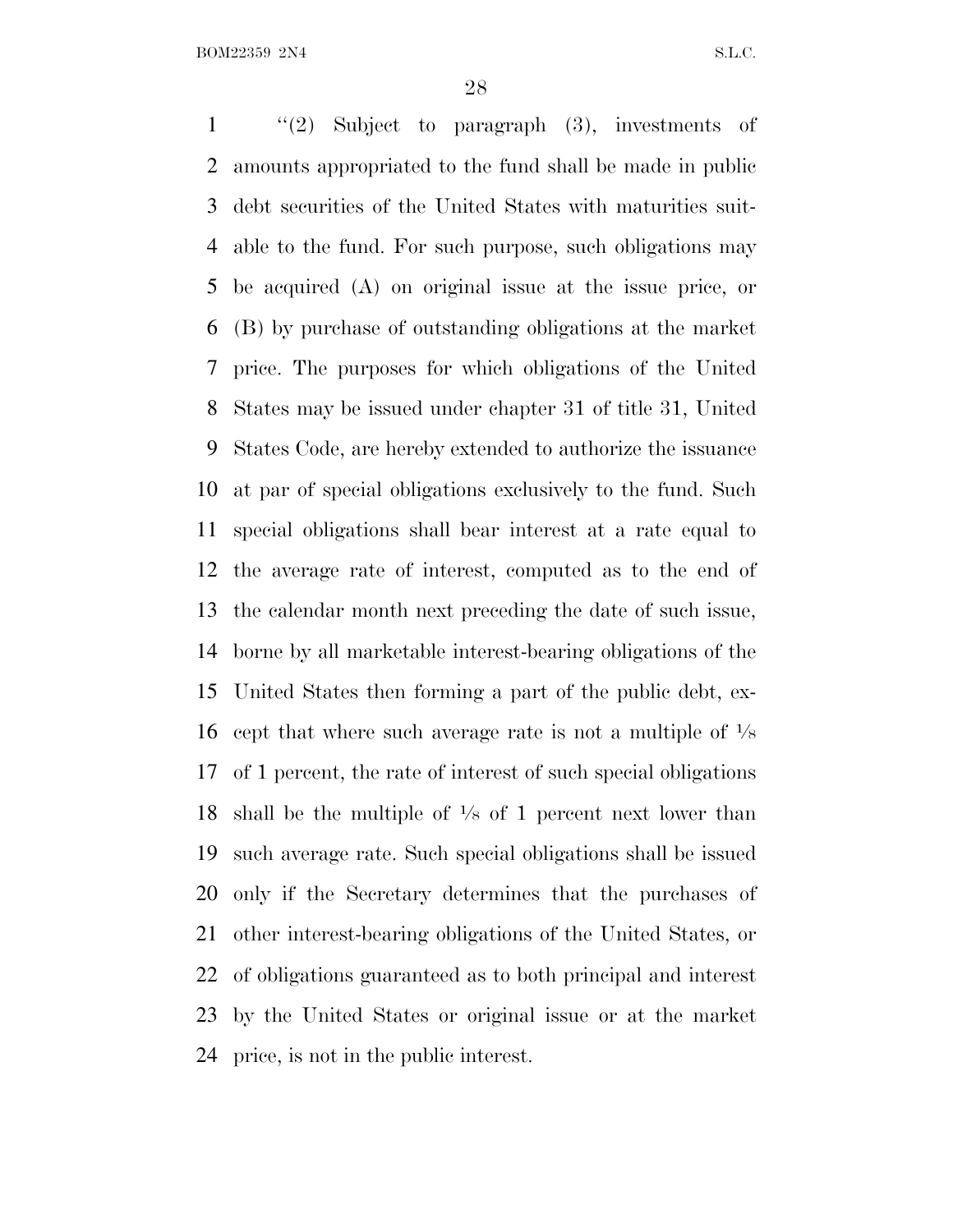$\frac{1}{3}(3)$  Notwithstanding paragraph (2), upon receiv- ing a determination of the Board described in subpara- graph (B), the Secretary shall invest up to 40 percent of the fund's assets in securities other than public debt secu- rities of the United States, provided that the securities are traded in established United States markets.

 ''(B) A determination described in this subparagraph is a determination by the Board that investments as de- scribed in subparagraph (A) are necessary to enable the Foundation to carry out the purposes of this title without any diminution of the number of fellowships provided under section 804.

 ''(C) Nothing in this paragraph shall be construed to limit the authority of the Board to increase the number of fellowships provided under section 804, or to increase the amount of the fellowship authorized by section 809, as the Board considers appropriate and is otherwise con-sistent with the requirements of this title.''.

#### **SEC. 206. THE CIVICS ACT.**

 Section 2233(b) of the Elementary and Secondary Education Act of 1965 (20 U.S.C. 6663(b)) is amended by striking paragraphs (1) and (2) and inserting the fol-lowing:

24  $\frac{1}{2}$   $\frac{1}{2}$  shall—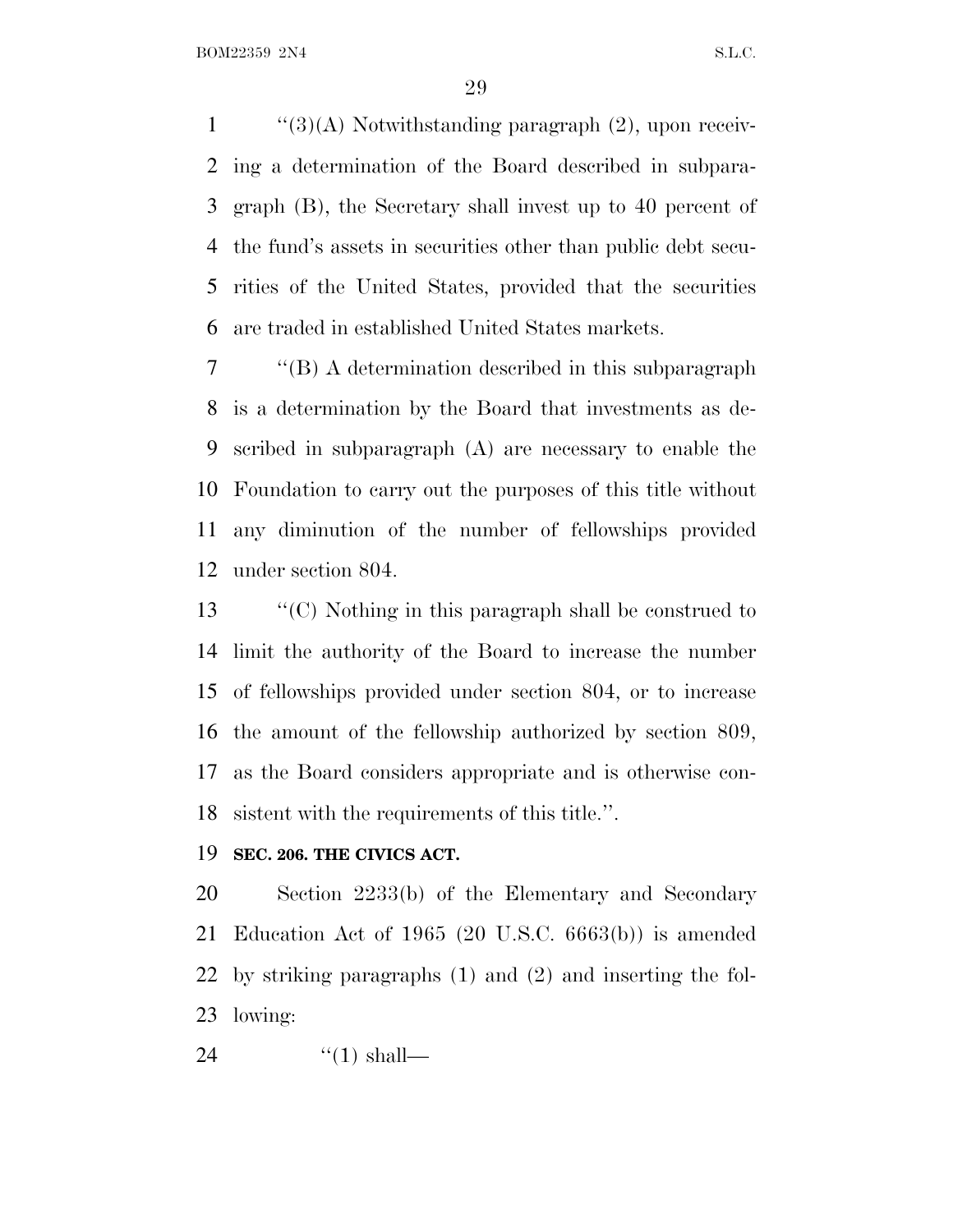| $\mathbf{1}$   | "(A) show potential to improve the quality       |
|----------------|--------------------------------------------------|
| $\overline{2}$ | of student achievement in, and teaching of,      |
| 3              | American history, civics and government, or ge-  |
| $\overline{4}$ | ography, in elementary schools and secondary     |
| 5              | schools;                                         |
| 6              | "(B) demonstrate innovation, scalability,        |
| 7              | accountability, and a focus on underserved pop-  |
| 8              | ulations; and                                    |
| 9              | "(C) include programs that educate stu-          |
| 10             | dents about the history and principles of the    |
| 11             | Constitution of the United States, including the |
| 12             | Bill of Rights; and                              |
| 13             | "(2) may include hands-on civic engagement ac-   |
| 14             | tivities for teachers and students.".            |
| 15             | <b>TITLE III–CIVICS SECURES</b>                  |
| 16             | <b>DEMOCRACY FUND</b>                            |
| 17             | SEC. 301. CIVICS SECURES DEMOCRACY FUND.         |
| 18             | (a) DEFINITIONS.—In this section:                |
| 19             | (1) The term "Civics Secures Democracy           |
| 20             | Fund" means the Civics Secures Democracy Fund    |
| 21             | established under subsection (b).                |
| 22             | (2) The term "COVID relief funds" means          |
| 23             | amounts made available under—                    |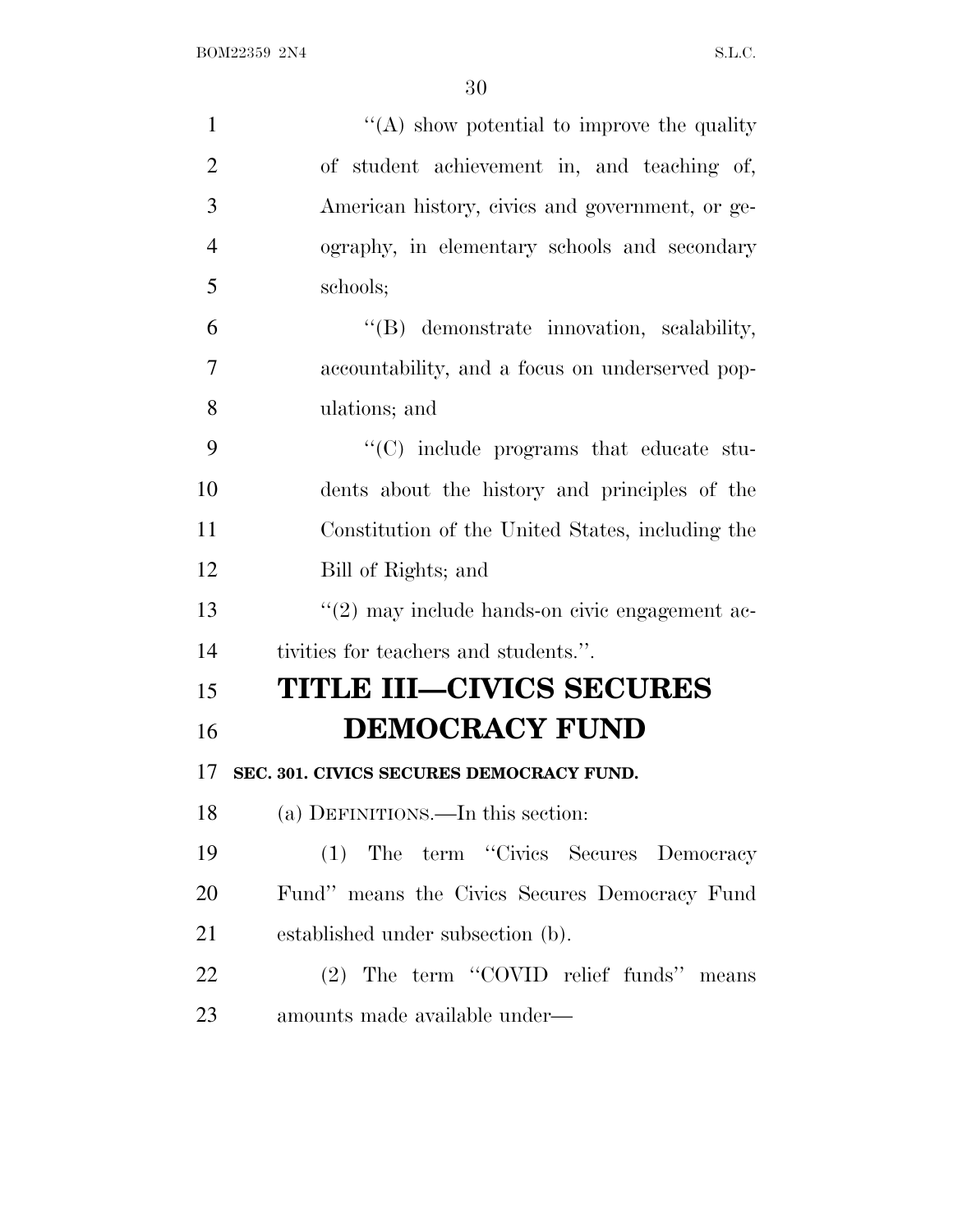| $\mathbf{1}$   | (A) the Coronavirus Preparedness and Re-                      |
|----------------|---------------------------------------------------------------|
| $\overline{2}$ | sponse Supplemental Appropriations Act, 2020                  |
| 3              | (Public Law 116–123; 134 Stat 146);                           |
| $\overline{4}$ | (B) the Families First Coronavirus Re-                        |
| 5              | sponse Act (Public Law 116–127; 134 Stat.                     |
| 6              | 178);                                                         |
| 7              | (C) the CARES Act (Public Law 116–136;                        |
| 8              | 134 Stat. 281);                                               |
| 9              | (D) the Paycheck Protection Program and                       |
| 10             | Health Care Enhancement Act (Public Law                       |
| 11             | 116–139; 134 Stat. 620);                                      |
| 12             | (E) division N of the Consolidated Appro-                     |
| 13             | priations Act, $2021$ (Public Law 116–260); or                |
| 14             | (F) the American Rescue Plan Act of 2021                      |
| 15             | 13 (Public Law $117-2$ ).                                     |
| 16             | (3) The term "Secretary" means the Secretary                  |
| 17             | of Education.                                                 |
| 18             | (b) CIVICS SECURES DEMOCRACY FUND.—There is                   |
| 19             | established in the Treasury a fund to be known as the         |
| 20             | "Civics Secures Democracy Fund". Amounts deposited            |
| 21             | into the Civics Secures Democracy Fund pursuant to sub-       |
| 22             | section (c) shall be available to the Secretary, without fis- |
| 23             | cal year limitation or need for subsequent appropriation,     |
| 24             | and shall be used as follows:                                 |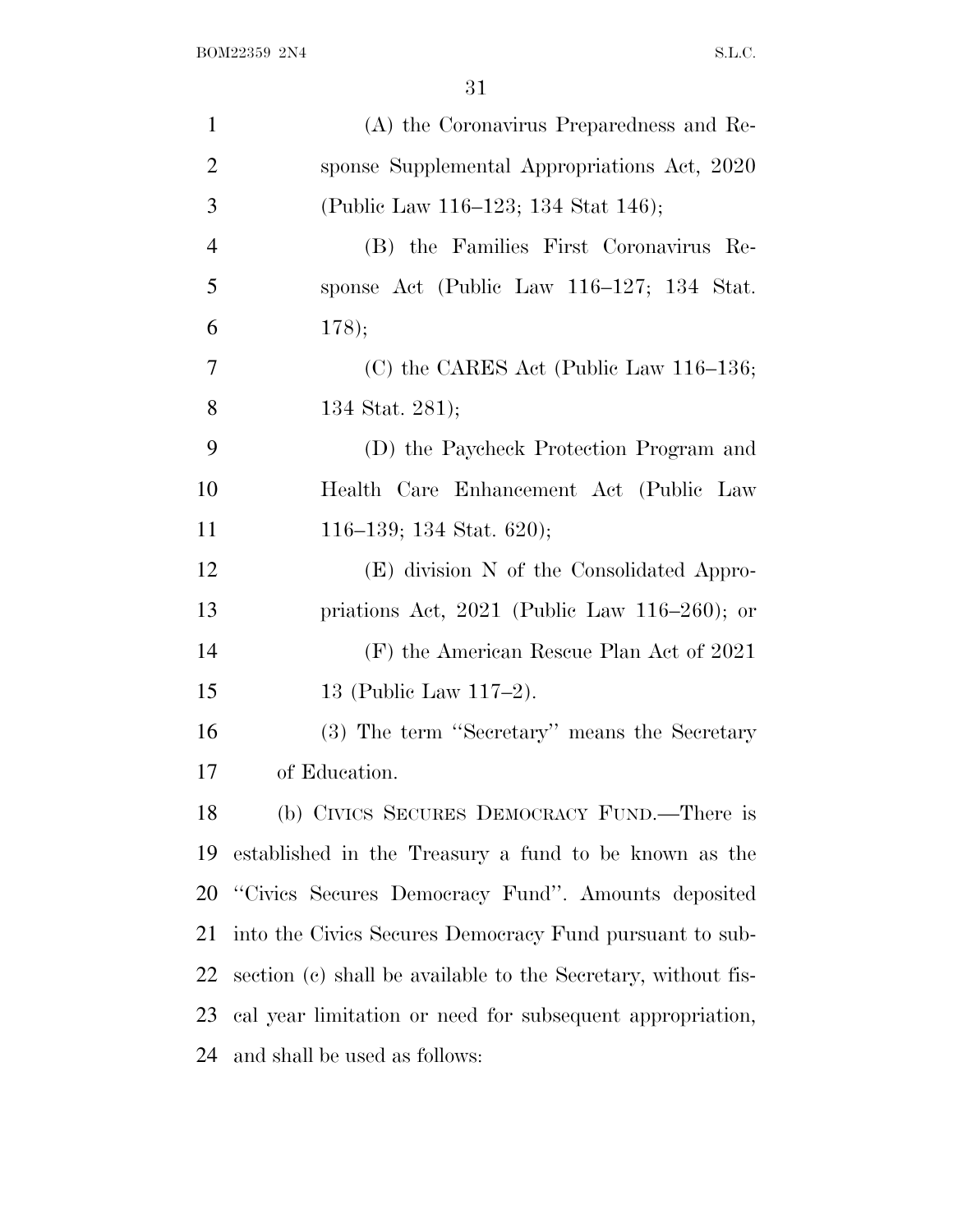| $\mathbf{1}$   | $(1)$ For fiscal year 2022 and for each of the 5                      |
|----------------|-----------------------------------------------------------------------|
| $\overline{2}$ | succeeding fiscal years—                                              |
| 3              | $(A)$ \$585,000,000 from the Civics Secures                           |
| $\overline{4}$ | Democracy Fund shall be made available to                             |
| 5              | carry out section 103;                                                |
| 6              | $(B)$ \$200,000,000 from the Civics Secures                           |
| 7              | Democracy Fund shall be made available to                             |
| 8              | carry out section 104; and                                            |
| 9              | $(C)$ \$50,000,000 from the Civics Secures                            |
| 10             | Democracy Fund shall be made available to                             |
| 11             | carry out section 106.                                                |
| 12             | $(2)$ For fiscal year 2022 and for each of the 5                      |
| 13             | succeeding fiscal years, $$150,000,000$ shall be made                 |
| 14             | available from the Civics Secures Democracy Fund                      |
| 15             | to carry out section 105 of this Act and section 805                  |
| 16             | of the Higher Education Act of 1965 (20 U.S.C.                        |
| 17             | 1161e).                                                               |
| 18             | $(3)$ For fiscal year 2022 and for each of the 5                      |
| 19             | succeeding fiscal years, \$15,000,000 shall be made                   |
| 20             | available from the Civics Secures Democracy Fund                      |
| 21             | to carry out section 810A of the James Madison Me-                    |
| 22             | morial Fellowship Act $(20 18 \text{ U.S.C. } 4501 \text{ et seq.}),$ |
| 23             | as added by section 201 of this Act.                                  |
| 24             | $(4)$ \$300,000,000 from the Civics Secures De-                       |
| 25             | mocracy Fund shall be made available for a one-time                   |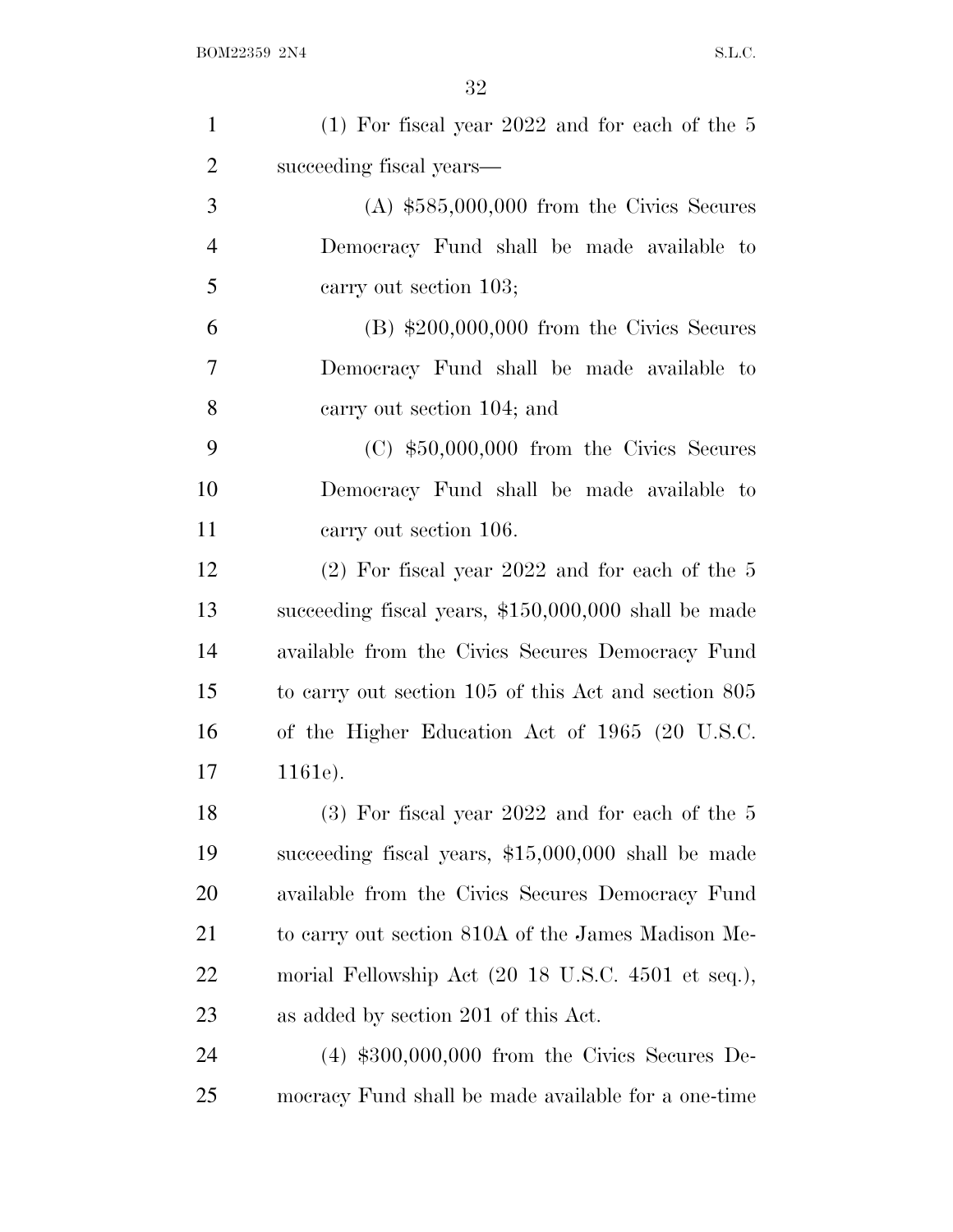| $\mathbf{1}$   | payment for the Harry S. Truman Scholarship          |
|----------------|------------------------------------------------------|
| $\overline{2}$ | Foundation Trust Fund, established by section 10 of  |
| 3              | Public Law 93–642 (20 U.S.C. 2009).                  |
| $\overline{4}$ | $(5)$ \$20,000,000 from the Civics Secures De-       |
| 5              | mocracy Fund shall be made available for a one-time  |
| 6              | payment for the James Madison Memorial Fellow-       |
| 7              | ship Trust Fund, established by section 811 of the   |
| 8              | James Madison Memorial Fellowship Act (20 U.S.C.     |
| 9              | 4510.                                                |
| 10             | $(6)$ For fiscal years beginning after fiscal year   |
| 11             | $2027-$                                              |
| 12             | (A) amounts appropriated for any such fis-           |
| 13             | cal year for deposit into the Civics Secures De-     |
| 14             | mocracy Fund shall be used to carry out the          |
| 15             | provisions of law specified in paragraphs (1)        |
| 16             | through $(3)$ ; and                                  |
| 17             | (B) the amount allocated from the Fund to            |
| 18             | carry out each such provision for a fiscal year      |
| 19             | shall be determined by the Secretary.                |
| 20             | (c) IDENTIFICATION AND USE OF EXCESS FUNDS.—         |
| 21             | (1) IDENTIFICATION OF SUFFICIENT SUMS.               |
| 22             | Not later than 30 days after the date of enactment   |
| 23             | of this Act, the Secretary, in consultation with the |
| 24             | Secretary of the Treasury and Director of the Office |
| 25             | of Management and Budget, shall identify unobli-     |